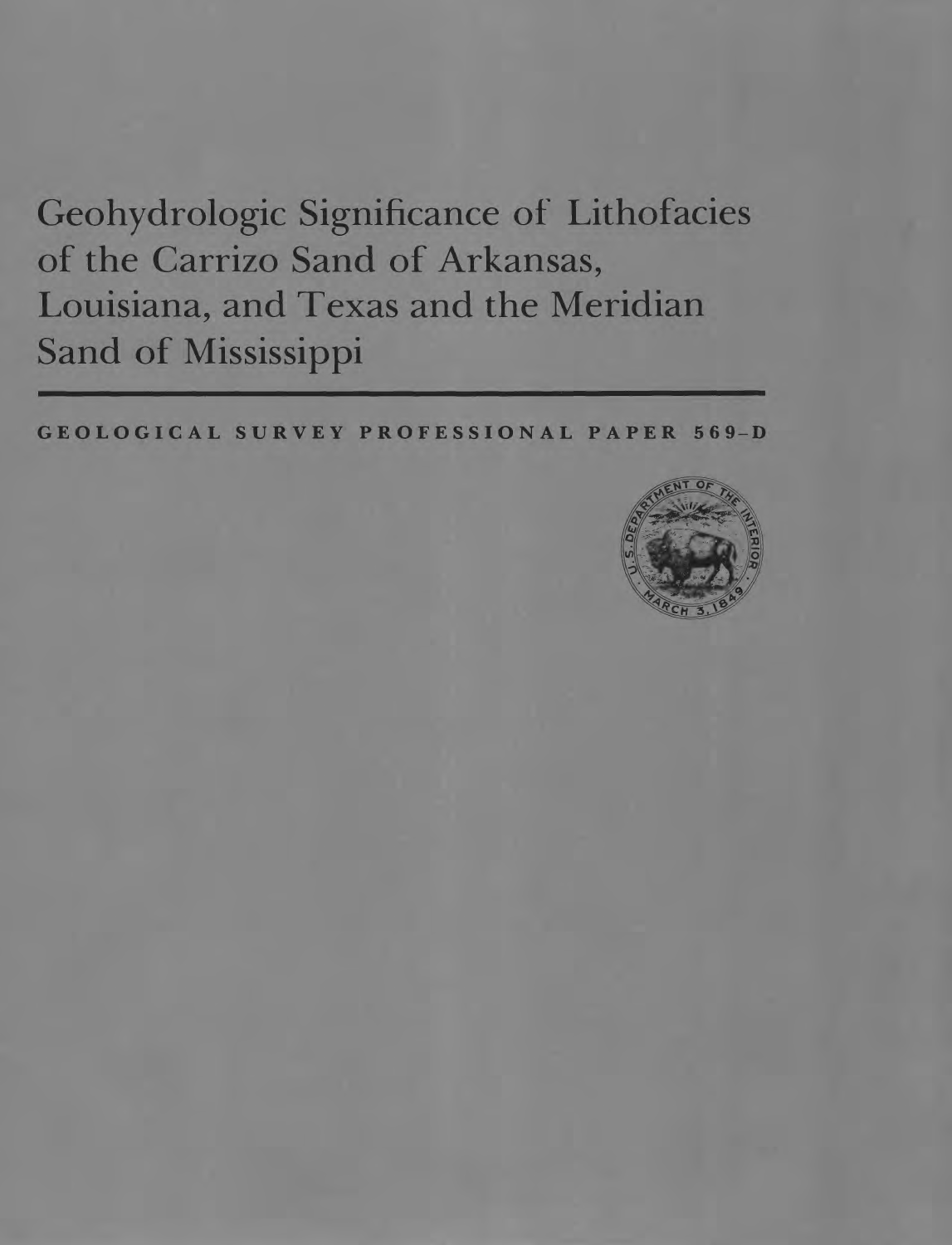# Geohydrologic Significance of Lithofacies of the Carrizo Sand of Arkansas, Louisiana, and Texas and the Meridian Sand of Mississippi

*By* J. N. PAYNE

GEOHYDROLOGY OF THE CLAIBORNE GROUP

GEOLOGICAL SURVEY PROFESSIONAL PAPER 569-D



UNITED STATES GOVERNMENT PRINTING OFFICE, WASHINGTON:1975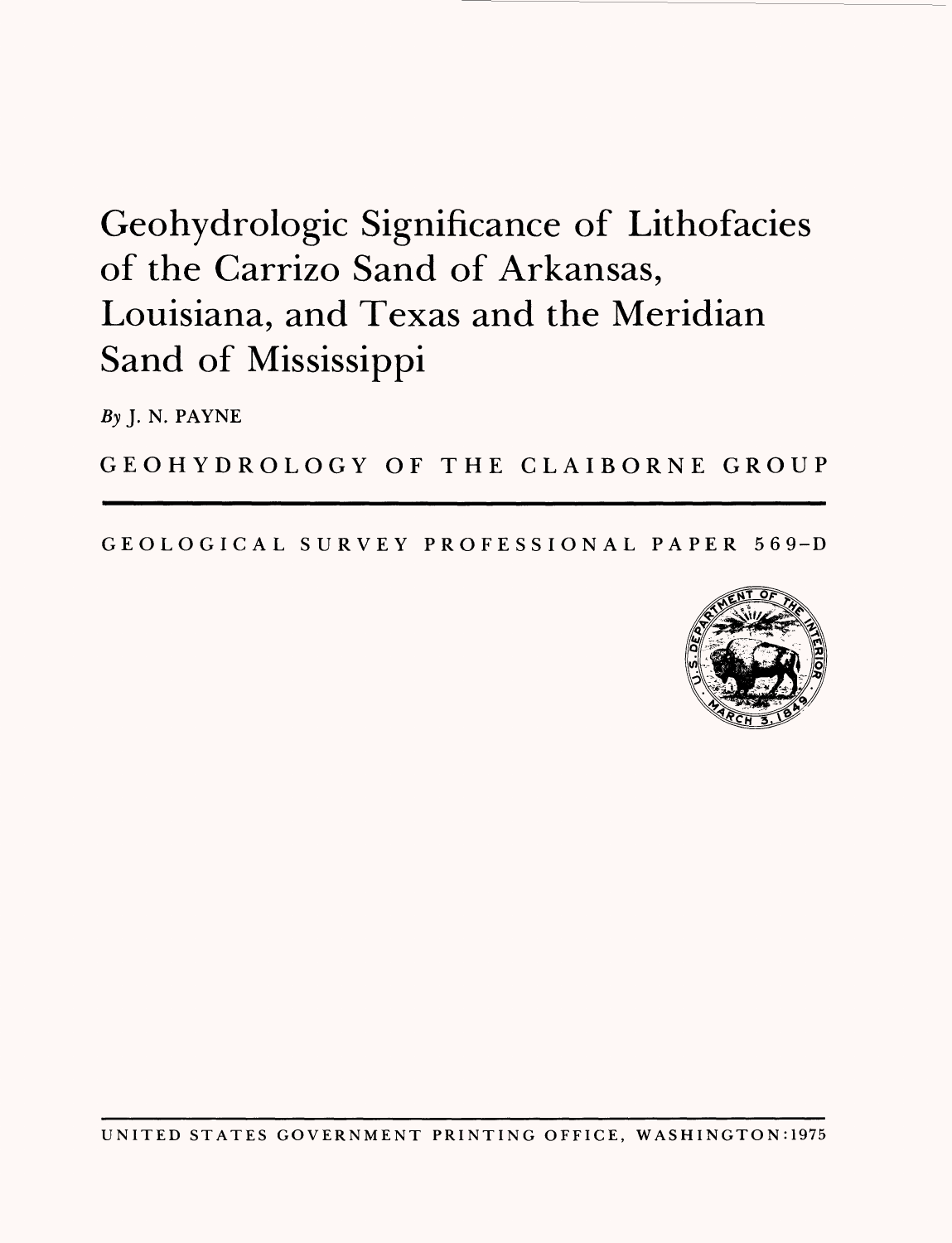### **UNITED STATES DEPARTMENT OF THE INTERIOR**

### **THOMAS S.KLEPPE,** *Secretary*

### **GEOLOGICAL SURVEY**

**V. E. McKelvey,** *Director*

Library of Congress catalog-card No. 74-600114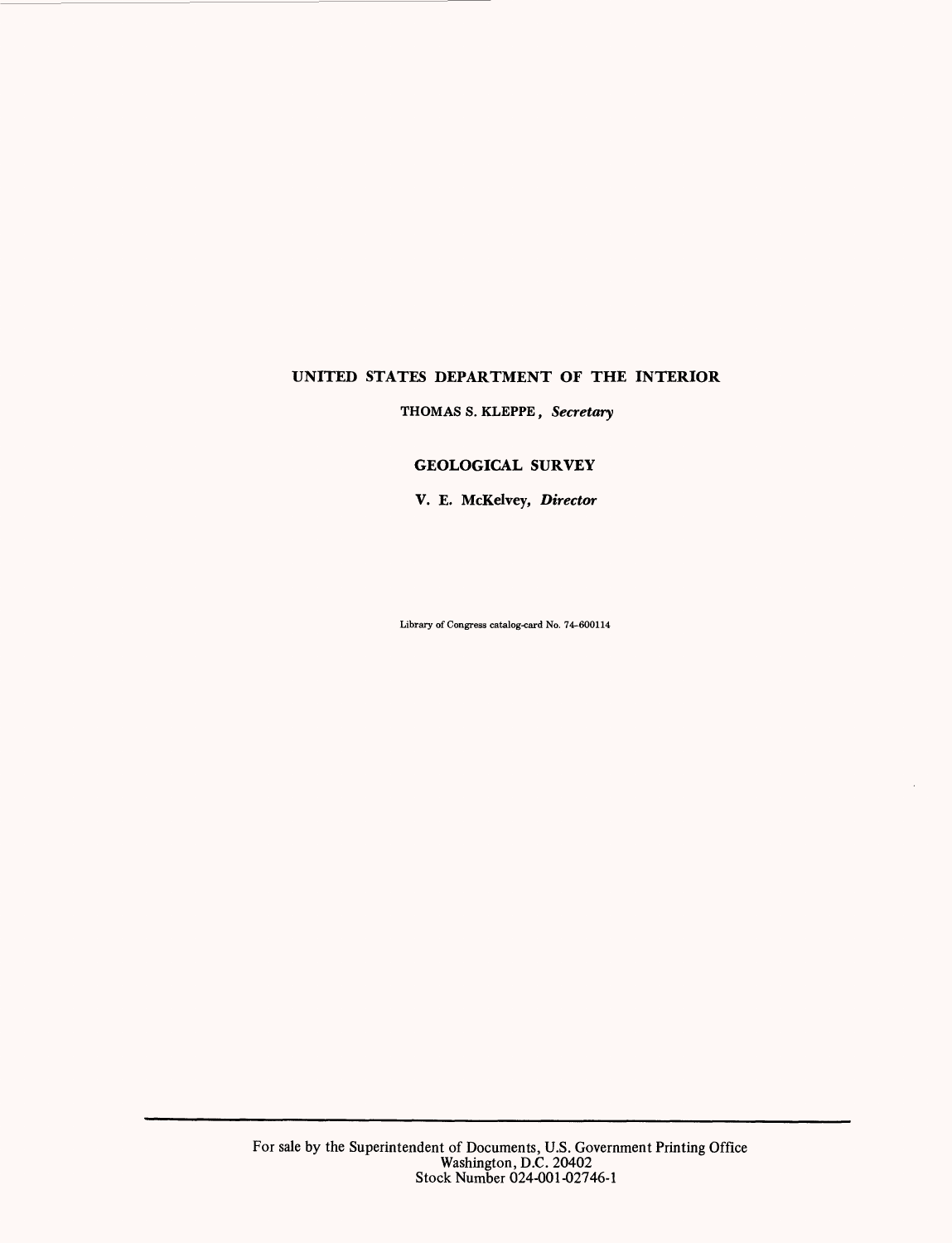### **CONTENTS**

|                                                          | Page        |                                                         | Page |
|----------------------------------------------------------|-------------|---------------------------------------------------------|------|
|                                                          |             | Hydrology-Continued                                     |      |
|                                                          |             | Permeability and transmissibility in relation to        |      |
| Lithologic variations and interpretation of depositional | 2<br>2<br>2 | Chemical quality of water and relations to geologic and | 5    |
|                                                          |             |                                                         |      |

## ILLUSTRATIONS

#### [Plates are in separate case]

- PLATE 1. Section *A-A'* showing correlation of the Carrizo and Meridian Sands and associated formations in Louisiana, Mississippi, and Texas.
	- 2. Section *B-B'* showing correlation of the Meridian Sand and associated formations in southern Mississippi.
	- 3. Section C-C" showing correlation of the Carrizo and Meridian Sands and associated formations in southeastern Arkansas, eastern Louisiana, and southwestern Mississippi.
	- 4. Section *D-D'* showing correlation of the Carrizo Sand and associated formations in eastern Texas.
	- 5. Structure-contour map of the top of the Carrizo and Meridian Sands in Arkansas, Louisiana, Mississippi, and Texas.
	- 6. Map showing sand-percentage distribution and thickness of the Carrizo and Meridian Sands in Arkansas, Louisiana, Mississippi, and Texas.
	- 7. Map showing the maximum sand-unit thickness in the Carrizo and Meridian Sands in Arkansas, Louisiana, Mississippi, and Texas.
	- 8. Map showing estimated coefficient of transmissibility (transmissivity) of the total sand thickness of the Carrizo and Meridian Sands in Arkansas, Louisiana, Mississippi, and Texas.
	- 9. Map showing dissolved-solids content and variations in chemical quality of water in the Carrizo and Meridian Sands in Arkansas, Louisiana, Mississippi, and Texas.

FIGURE 1. Map showing location of report area \_\_\_\_\_\_\_\_\_\_\_\_\_\_\_\_\_\_\_\_\_\_\_\_\_\_\_\_\_\_\_\_\_\_ Dl 2. Graph showing relation of specific conductance and resistivity to dissolved-solids content of water from the Carrizo Sand of Arkansas, Louisiana, and Texas and the Meridian Sand of Mississippi\_\_\_\_\_\_\_\_\_\_\_\_\_\_\_\_\_ 5

### TABLE

TABLE 1. Descriptions and analyses of water from wells in the Carrizo and Meridian Sands in Arkansas, Louisiana, Mississippi, and Texas \_\_\_\_\_\_\_\_\_\_\_\_\_\_\_\_\_\_\_\_\_\_\_\_\_\_\_\_\_\_\_\_\_\_\_\_\_\_\_\_\_\_\_\_\_\_\_\_\_\_\_\_\_\_\_\_\_\_\_\_\_\_\_\_ D6

Page

Page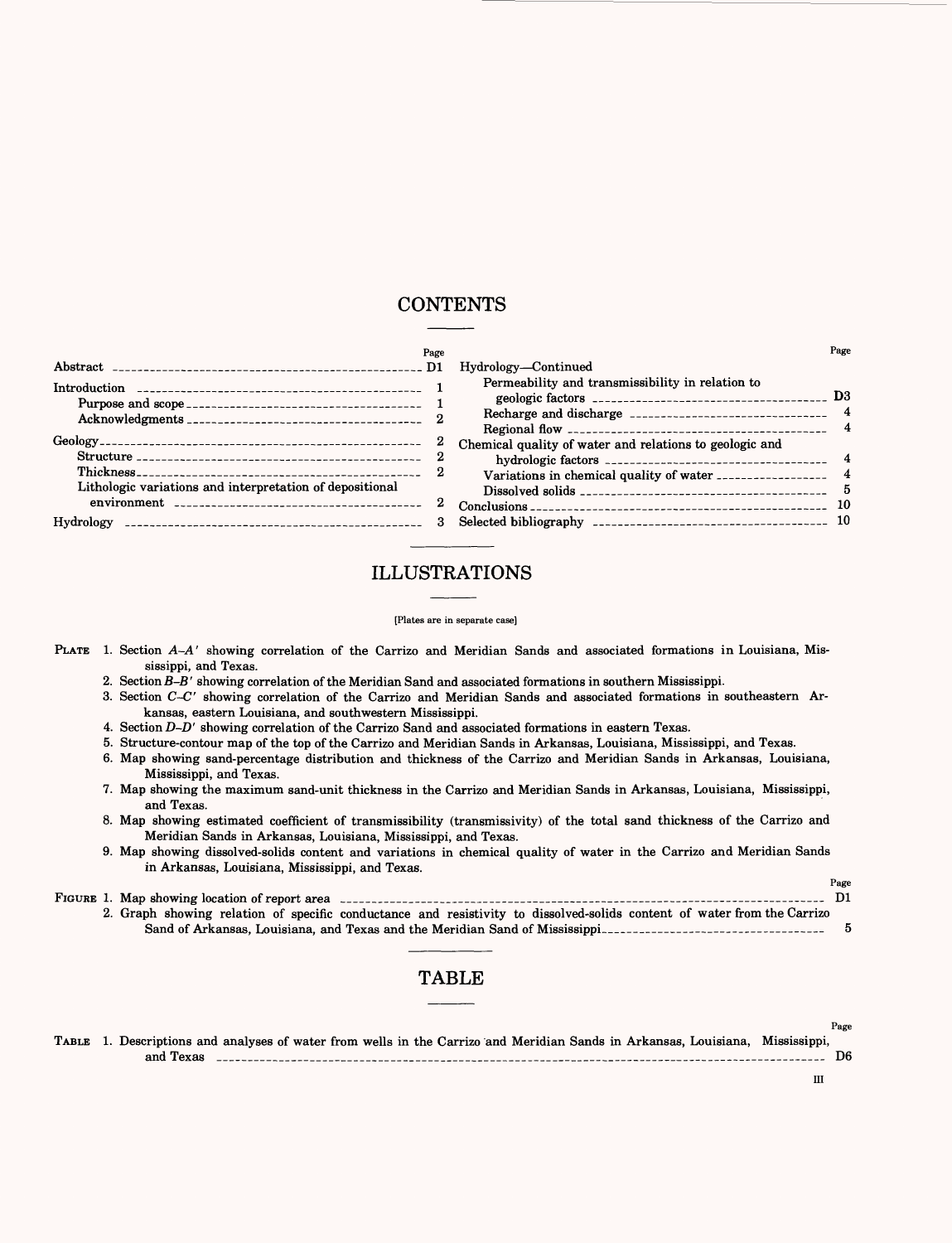$\label{eq:2.1} \mathcal{L}(\mathcal{A}) = \mathcal{L}(\mathcal{A}) \mathcal{L}(\mathcal{A}) = \mathcal{L}(\mathcal{A})$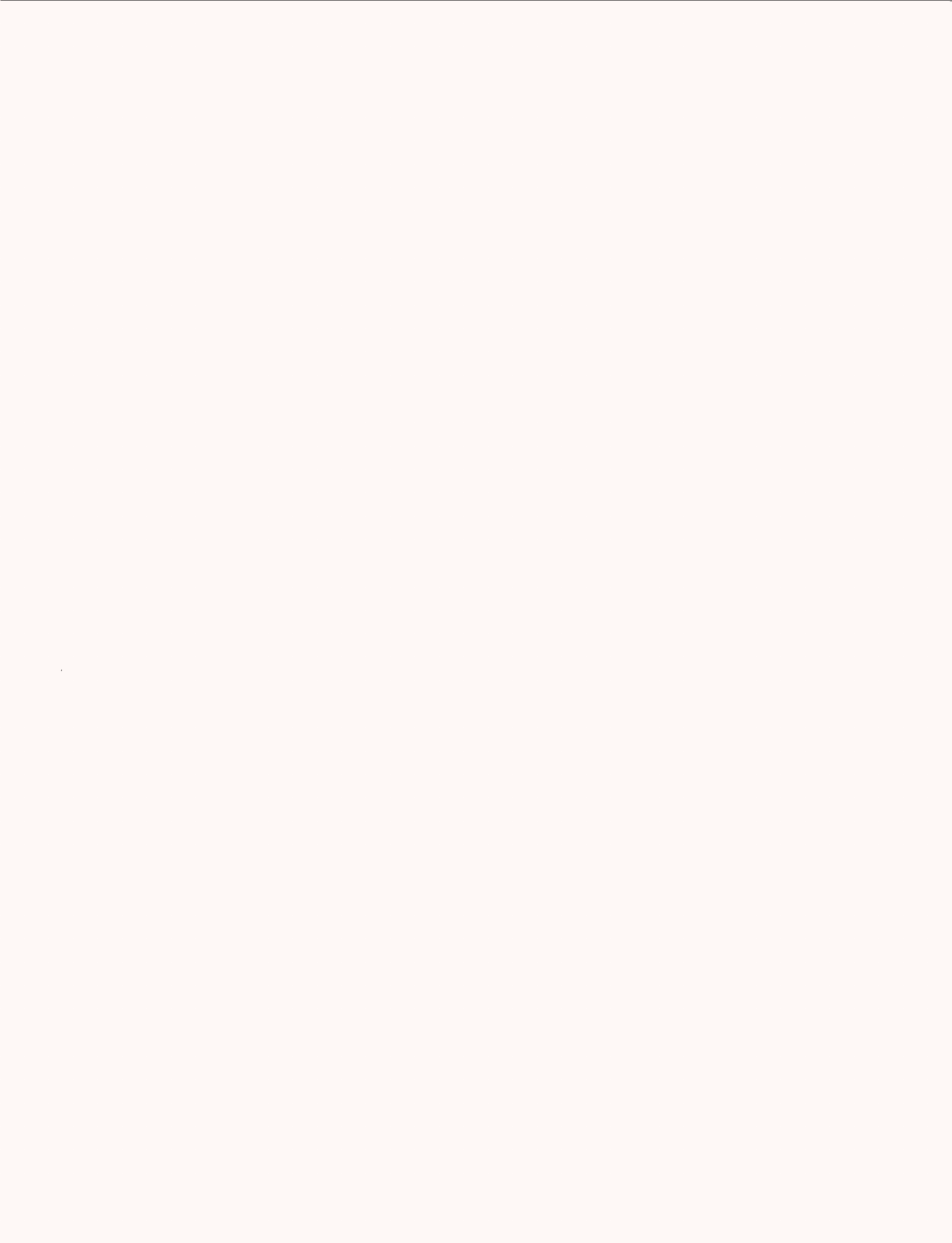#### GEOHYDROLOGY OF THE CLAIBORNE GROUP

# **GEOHYDROLOGIC SIGNIFICANCE OF LITHOFACIES OF THE CARRIZO SAND OF ARKANSAS, LOUISIANA, AND TEXAS AND THE MERIDIAN SAND OF MISSISSIPPI**

### By J. N. PAYNE

### ABSTRACT

The study of the Carrizo and Meridian Sands is the fourth part of an investigation of the geohydrology of the Claiborne Group.

The regional dip of the Carrizo and Meridian Sands is into the Desha basin, Mississippi embayment, and gulf coast geosyncline. Some movement of major structural features took place during Carrizo and Meridian time. Normal faulting is rather extensive in southern Arkansas and in Texas.

The thickness of the Carrizo and Meridian Sands varies from 0 in areas of nondeposition to a maximum of 700-750 feet in De Witt and Karnes Counties, Tex.

The Carrizo and Meridian Sands are lithologically almost uniform, being composed of more than 80 percent sand in about three-fourths of the area of study. In Arkansas, Louisiana, Mississippi, and part of eastern Texas, the formations were deposited as valley and channel fills and as beach sands over an irregular erosional surface. The Carrizo Sand over most of Texas was deposited as alongshore and nearshore bar and beach sands.

Aquifer tests indicate that the coefficient of permeability increases with increase in sand-unit thickness, but the range in values in the Carrizo and Meridian Sands is not as great as the range in values found in the other Claiborne aquifer formations. The areas of highest transmissivity of the formations are in west-central Mississippi and in southern Texas.

Recharge to the Carrizo and Meridian Sands takes place by infiltration of precipitation in the outcrop area and by infiltration'of water from streams. Natural discharge from the Carrizo and Meridian Sands occurs primarily by leakage through the overlying confining beds. Regional flow of water in the formations is generally down the dip of the formations except where modified by long-term heavy withdrawals and in southern Texas where thick sand in the overlying Reklaw and Queen City Formations facilitates the escape of water from the Carrizo because of increased vertical permeability.

In Mississippi and Texas the dominant anion is bicarbonate in water from the Carrizo and Meridian Sands from depths of 1,700 to more than 2,500 feet. In Arkansas and Louisiana, chloride is the dominant anion below depths of 500-1,000 feet. Appreciable amounts of sulfate have been found in water from the Carrizo Sand in Texas to depths of more than 2,000 feet. Sodium is the dominant cation in water from the Carrizo and Meridian Sands of Arkansas, Louisiana, and eastern Texas. Calcium and magnesium occur in significant amounts in water from the Carrizo Sand in southern Texas to depths greater than 2,900 feet below land surface. The distribution of the dissolved-solids content of water from the Carrizo and Meridian Sands reflects the influence of geologic and hydrologic factors on water movement and the extent of flushing of the formations by fresh water.

#### **INTRODUCTION**

#### **PURPOSE AND SCOPE**

The investigation of the hydrologic significance of the lithofacies of the Carrizo and Meridian Sands constitutes the fourth part of a study of the geohydrology of the Claiborne Group of Eocene age. The report on the results of this investigation describes and evaluates the relations of stratigraphy, facies development, and depositional controls to the hydraulic characteristics of the Carrizo and Meridian Sands in parts of Arkansas, Louisiana, Mississippi, and Texas (fig. 1).

To accomplish the objectives of the investigation, data derived from electrical logs of oil, gas, and other



FIGURE 1. Location of report area.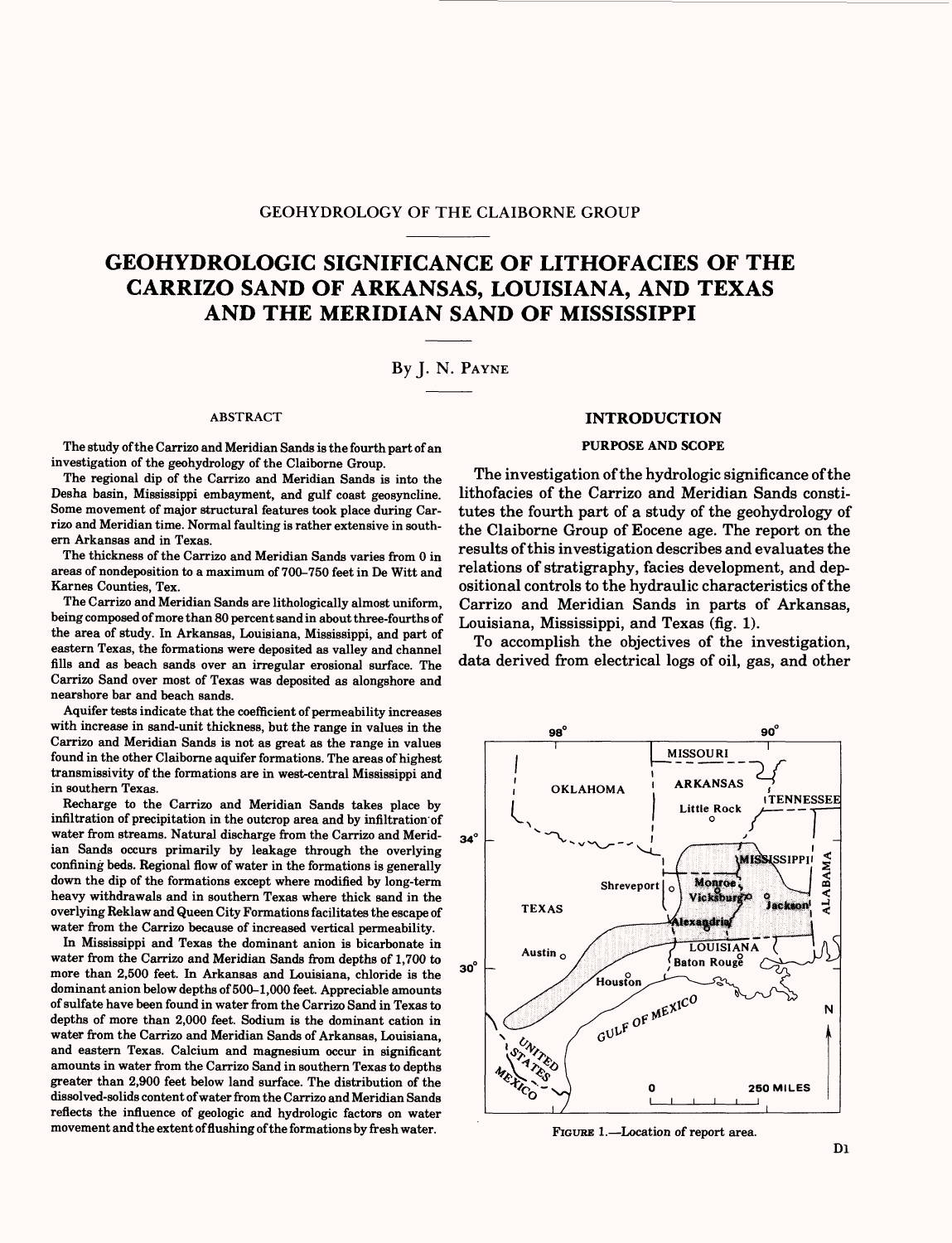test wells, together with data from hydrologic tests, were used to prepare geologic and hydrologic maps and cross sections. The interpretation of the maps and cross sections forms the body of the report.

#### **ACKNOWLEDGMENTS**

Acknowledgment is made to the Arkansas Geological and Conservation Commission; the Louisiana Geological Survey, Department of Conservation; the Texas Water Development Board; and the Mississippi Oil and Gas Board for making available their log files.

#### **GEOLOGY**

The Carrizo Sand (Owen, 1889, p. 70) of Arkansas, Louisiana, and Texas and the equivalent Meridian Sand (Lowe, 1933, p. 1, 105-106) of Mississippi consist predominantly of fine to coarse micaceous massivebedded quartz sands with minor amounts of interbedded clays and silts and occasional lenses of lignite. Glauconite has been found in cores from oil tests in the deeper downdip parts of the formations in Louisiana and Mississippi.

The correlation of the Carrizo and Meridian Sands as used in this report is shown on stratigraphic sections (pis. 1-4). The correlation shown on these sections is generally in agreement with that shown by Hosman (1962, p. 390-391).

#### **STRUCTURE**

The structure of the top of the Carrizo and Meridian Sands is shown on plate 5.

In southern and southeastern Arkansas the regional dip is east and northeast at 20-50 feet per mile into the Desha basin. In northern, northeastern, and eastcentral Louisiana, the regional dip is east and southeast at 20-70 feet per mile into the Mississippi embayment. In south-central Louisiana and in Texas, the regional dip is south and southeast at 20-300 feet per mile into the gulf coast geosyncline. In northwestern and westcentral Mississippi, the regional dip is west and southwest into the Desha basin and Mississippi embayment at 20-125 feet per mile. In southern Mississippi the regional dip is south and southwest at 20-150 feet per mile into the gulf coast geosyncline.

Major positive structural elements, reflected on the map showing the altitude of the top of the Carrizo and Meridian Sands (pi. 5) are the Sabine arch of western Louisiana and eastern Texas, the La Salle arch in La Salle and Rapides Parishes, La., the Monroe uplift in Ouachita and Richland Parishes, La., and the Jackson dome in Mississippi. Major negative structural elements shown are the Desha basin in southeastern Arkansas, the Mississippi embayment in eastern Louisiana and western Mississippi, and the north and northwest limb of the gulf coast geosyncline in southern Louisiana, southern Mississippi, and in Texas. Thinning of the Carrizo and Meridian Sands over the Sabine

and La Salle arches (pi. 1), the Wiggins arch (pi. 2), the Monroe uplift (pi. 3), and the Jackson dome (pi. 6) suggests some growth of these structures during Carrizo and Meridian time. Normal faulting is rather extensive in southern Arkansas, along the eastern flank of the Sabine arch in Louisiana, and along the north and northwest limb of the gulf coast geosyncline in Texas (pl. 5).

#### **THICKNESS**

The thickness of the Carrizo and Meridian Sands in Arkansas, Louisiana, and Mississippi is extremely variable, ranging from 0 in areas of nondeposition to between 200 and 250 feet in the Desha basin of Arkansas; the thickness is 300-450 feet in the Mississippi embayment eastward from Madison Parish, La., and northeastward to Holmes County, Miss. (pl. 6). In eastern Texas the thickness of the Carrizo Sand is nearly uniform, generally ranging between 100 and 200 feet except near the downdip limit of deposition (pl. 6). From Fayette County, Tex., southwestward through Webb County, the Carrizo Sand thickens to more than 400 feet and attains its maximum thickness of 700-750 feet in Karnes and De Witt Counties (pl. 6).

#### **LITHOLOGIC VARIATIONS AND INTERPRETATION OF DEPOSITIONAL ENVIRONMENT**

The Carrizo and Meridian Sands are almost uniform lithologically. In about three-fourths of the area underlain by the Carrizo and Meridian, the formations consist of more than 80 percent sand, and in the remaining one-fourth of the area, the formations generally consist of more than 50 percent sand except in the extreme downdip reaches of the Carrizo Sand in Texas (pl. 6, sheet 2).

The sand-percentage, formation-thickness, and maximum sand-unit-thickness maps of the Carrizo and Meridian Sands (pis. 6, 7) show marked differences between the depositional patterns in Arkansas, Louisiana, and Mississippi and the depositional patterns in most of Texas. (The method of constructing the sand-percentage and maximum sand-unit maps is given in the discussion of the Sparta Sand (Payne, 1968, p. A3-A5).)

In Arkansas, Louisiana, and Mississippi the Carrizo and Meridian nearly always contain more than 80 percent sand, even in the downdip extremities (pl. 6, sheet 1; pis. 2,3). The formation-thickness and maximum sand-unit-thickness maps (pis. 6, 7, sheet 1) show a pattern of thickening along relatively narrow sinuous bands elongated in a northerly direction, which is normal to the probable direction of orientation of the shoreline of the early Claiborne sea. The axes of thickening of the maximum sand units exhibit a welldeveloped anastomosing and bifurcating pattern similar to that of the present delta and fluvial plain of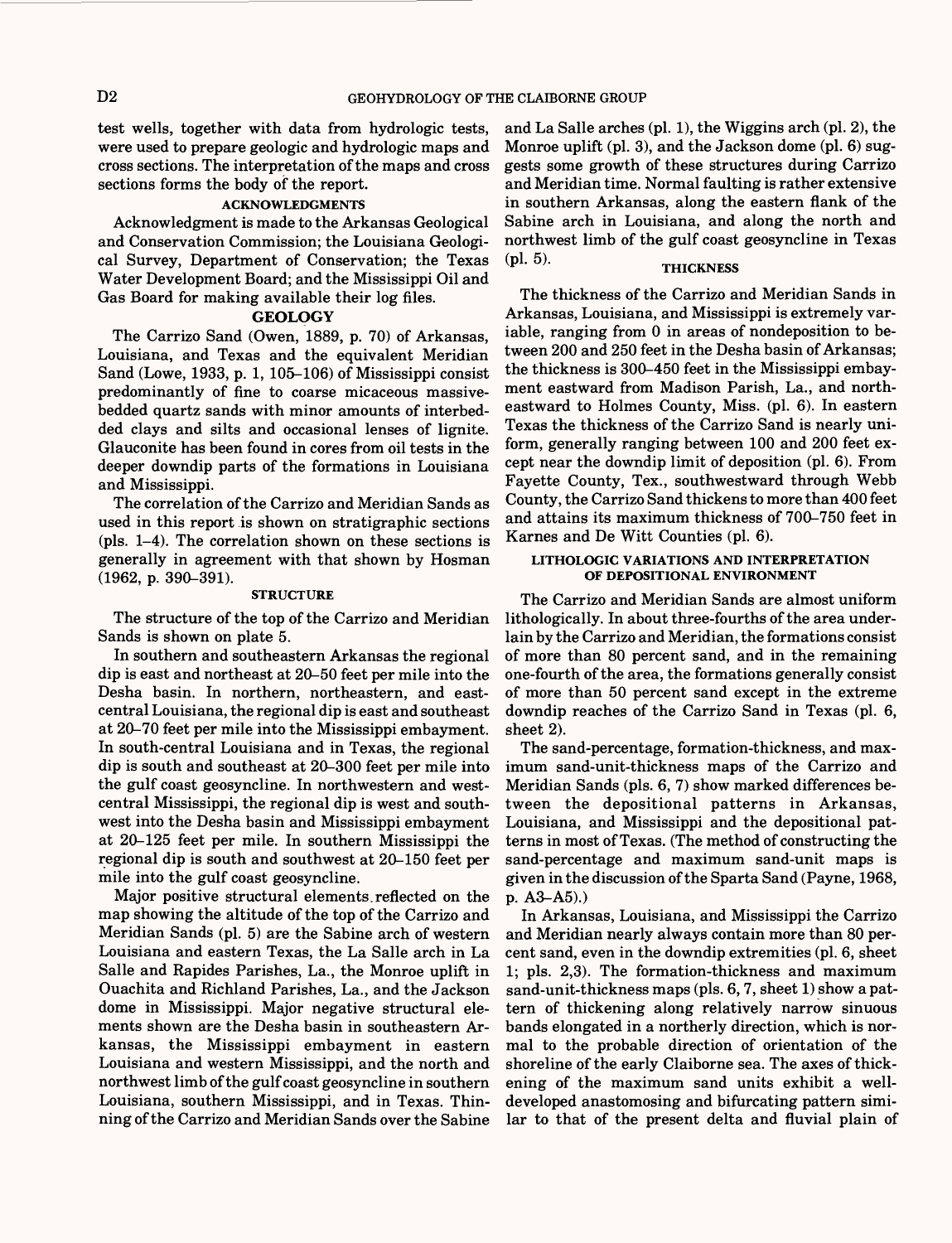Louisiana and Mississippi. The pattern of deposition of the Carrizo and Meridian Sands is believed to have resulted from the deposition of sand alongshore and nearshore during the initial advance of the Claiborne sea over an erosional surface developed on sediments of the Wilcox Group by an ancestral Mississippi River system. The elongate areas of thickening of the Carrizo and Meridian sands and the pattern of massive sand developments have resulted mainly from the filling of preexisting channels and valleys during Carrizo and Meridian time. Some massive sand units in Jones and Wayne Counties, Miss. (pi. 7, sheet 1), with easterly orientation and limited length, suggest formation as bars or beach ridges. The rather extensive areas of nondeposition (pi. 6, sheet 1) landward from the downdip depositional limits of the Carrizo and Meridian Sands are believed to have been interstream and interchannel divides that remained as islands in the early Claiborne sea throughout Carrizo and Meridian time. The lack of any marked seaward gradation of the sand-clay ratio is interpreted as reflecting the lack of any appreciable deposition on the relatively steep seaward side of the delta. In part of southern Mississippi the downdip limit of deposition may have been a result of pinchout along the north flank of the Wiggins arch.

In Texas the sand percentage of the Carrizo shows a greater degree of variation than is found in Arkansas, Louisiana, and Mississippi (pi. 6, compare sheets 1, 2). As previously stated, however, the Carrizo generally contains more than 50 percent sand except near the downdip limits of deposition. The lineation of areas of high sand concentration (more than 80 percent sand). areas of thickening of the Carrizo, and the axes of thickening of the maximum sand units has, with the exception of a relatively small area in eastern Texas, a northeasterly orientation (pis. 6, 7, sheet 2) parallel to the probable shoreline of the early Claiborne sea. The pattern of deposition is thought to be the result of the accumulation of bar and beach sands. The areas of lesser sand concentrations and thinner maximum sand units landward from the downdip or seaward depositional limits of the Carrizo are believed to represent deposition in bays and lagoons. In eastern Texas from Leon and Madison Counties eastward through Houston, Trinity, Angelina, and San Augustine Counties, the axes of thickening of the maximum sand units have northward trend and show a dendritic pattern. The pattern of deposition in this part of eastern Texas is interpreted as having resulted from deposition of the Carrizo Sand over an erosional surface developed by the ancestral Trinity and Neches Rivers during post-Wilcox, pre-Carrizo time. The thicker maximum sand units resulted from the filling of fairly deeply incised valleys and channels developed by the river systems.

#### **HYDROLOGY**

The Carrizo and Meridian Sands are important aquifers in Mississippi and Texas. The Carrizo Sand of Arkansas and Louisiana is of lesser importance as a source of water largely because of its erratic distribution.

#### **PERMEABILITY1 AND TRANSMISSIBILITY2 IN RELATION TO GEOLOGIC FACTORS**

The Carrizo and Meridian Sands are the most uniform lithologically of the Claiborne aquifers; consequently, the range in values of the coefficients of permeability is not as great as the range of values found in the previously described Claiborne formations (Payne, 1968, p. A5-A6; 1970, p. B4; 1973). There is, however, an increase in permeability with increase in thickness of the maximum sand units (see Payne, 1968, p. A5) shown in the following tabulation of average coefficients of permeability determined from the results of 45 aquifer tests:

| Sand thickness    | Coefficient of permeability | Hydraulic conductivity |
|-------------------|-----------------------------|------------------------|
| (f <sub>t</sub> ) | (galdH <sup>2</sup> )       | $(\text{ft}/d)$        |
| $25 - 100$        | 220                         | 29                     |
| $100 - 200$       | 300                         | 40                     |
|                   | 400-450                     | 53–60                  |

The preceding permeability values were used to calculate the transmissibility of the cumulative thickness of sand in the Carrizo Sand of Arkansas, Louisiana, and Texas and the Meridian Sand of Mississippi (pi. 8).

The highest transmissibility values, over 150,000 gal/d/ft (gallons per day per foot) (transmissivity of 20,000 ft2 per day), in the Carrizo Sand are found in Atascosa, Frio, Gonzales, and Karnes Counties, Tex. (pi. 8, sheet 2). In these areas the Carrizo Sand is generally more than 400 feet thick, and the maximum sand units are in excess of 200 feet thick. The highest transmissibility values in the Meridian Sand, over 150,000 gpd per ft  $(20,000 \text{ ft}^2 \text{ per day})$  are in Hinds, Madison, Warren, and Yazoo Counties, Miss., where the Meridian is generally over 350 feet thick and where individual sand units are more than 250 feet thick (pi. 8, sheet 1). Transmissibility values of the Carrizo Sand of

- $i = 1, 2, 3, \ldots n$  layers of differing permeability,
- *T* =transmissibility,
- *Ki* =permeability of the *i* layer, and
- *mi* =thickness of the *i* layer.

<sup>&</sup>lt;sup>1</sup>The coefficient of permeability is defined as the rate of flow of water, in gallons per day, through a cross-sectional area of the aquifer 1 foot square under a hydraulic gradient of 100 percent, or 1 foot per foot at a temperature of 60°F (16°C). The field coefficient of permeability is the same rate of flow under the prevailing conditions of water temperature (Meinzer and Wenzel, 1942, p. 452). It has been recommended that the term "field coefficient of permeability" be replaced by the term "hydraulic conductivity," which expresses the rate of flow in units of feet per day (Lohman and others, 1972, p. 4-5). Both values are shown in the text.

<sup>&</sup>lt;sup>2</sup>The coefficient of transmissibility is the field coefficient of permeability multiplied by the thickness, in feet, of the aquifer (Theis, 1935, p. 520). Bredehoeft (1964, p. D168) elaborated this definition to account for an aquifer made up of layers of differing permeabilities as *T=\$Kimi,* 

where

It has been recommended that the term "coefficient of transmissibility" be replaced by the term "transmissivity" in which the units are feet squared per day (Lohman and others, 1972, p. 13). Both values are given in the text and on maps.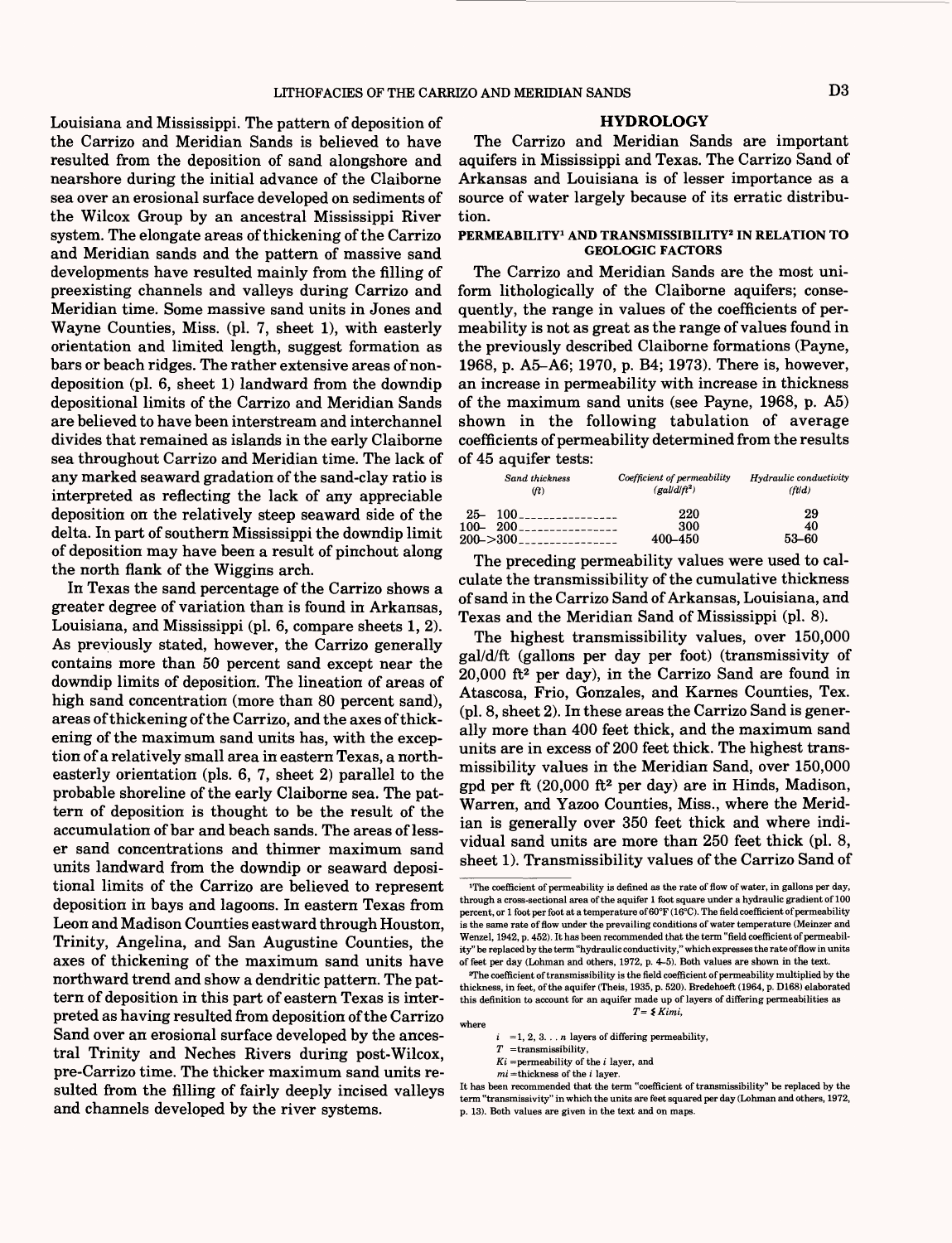Texas and the Meridian Sand of Mississippi are generally higher than the transmissibility values of the Carrizo in Arkansas and Louisiana, reflecting the thicker and more continuous development of the formations in Mississippi and Texas (compare pis. 6-8).

### **RECHARGE AND DISCHARGE**

Recharge of the Carrizo Sand of Arkansas and Louisiana and the Meridian Sand of Mississippi is principally by infiltration of precipitation in the outcrop area. There is a minor amount of infiltration from streams. The Carrizo Sand of Texas receives recharge from infiltration of precipitation in the outcrop area and infiltration of water from streams.

Discharge from the Carrizo and Meridian Sands occurs by withdrawals from wells and by natural discharge. The largest withdrawals from wells in the Meridian Sand have been in Leflore County, Miss., where long-term withdrawals resulted in an extensive cone of depression in Bolivar, Leflore, and Sunflower Counties (Brown, 1947, p. 39, pi. 12; Hosman and others, 1968, p. D13, pi. 5). The largest withdrawals from wells in the Carrizo Sand have been in the heavily irrigated area of Dimmit, Frio, and Zavala Counties, Tex., where withdrawals have caused a pronounced decline in water levels (Alexander and White, 1966, p. 50-51, figs. 17, 19, 22; Harris, 1965, p. 33, figs. 9-10; Mason, 1960, p. 36-37, 42, figs. 8-9, pi. 8). Natural discharge from the Carrizo and Meridian Sands takes place primarily by leakage through the overlying confining beds. A lesser amount of natural discharge is to streams incised into the formations.

#### **REGIONAL FLOW**

Except in the outcrop area, water in the Carrizo and Meridian Sands is under artesian conditions, and the regional flow is generally down the dip of the formations. The regional flow of water in the Meridian Sand in northwestern and west-central Mississippi is to the west-southwest toward the axes of the Desha basin and Mississippi embayment, except where altered by the cone of depression in Bolivar, Leflore, and Sunflower Counties. In southern Mississippi the regional flow is to the south and southwest toward the gulf coast geosyncline. In Arkansas and northern and eastern Louisiana, the regional flow of water in the Carrizo Sand is to the east and southeast into the Desha basin and Mississippi embayment. In southern Louisiana and in Texas, the regional flow is to the south-southeast and southeast into the gulf coast geosyncline. In Dimmit, Frio, *Zavala,*  and adjoining parts of Atascosa and La Salle Counties, Tex., the regional flow has been modified by the cone of depression developed by large withdrawals of water from the Carrizo Sand for use in irrigation. In parts of Atascosa, Frio, Karnes, La Salle, and McMullen Counties, Tex., the regional flow is diverted in directions tangential to the dip direction toward areas of thick sand in the overlying Reklaw and Queen City Formations where the head of water in the Carrizo Sand is higher than the head in the overlying formations and where escape of water from the Carrizo is facilitated by increased vertical permeability. It is also possible that water velocities in the Carrizo may be increased in these areas of thick sand in the Reklaw and Queen City as compared with areas where the Reklaw and Queen City Formations are composed of thinner bedded sands and a larger percentage of clay.3 An upward component of flow occurs throughout much of the area where the head of water in the Carrizo and the Meridian Sands exceeds that in the overlying formations.

### **CHEMICAL QUALITY OF WATER AND RELATIONS TO GEOLOGIC AND HYDROLOGIC FACTORS**

Data from chemical analyses in the files of the U.S. Geological Survey and in published reports, together with calculations of dissolved-solids content of water from electrical-log data, were used to prepare a map showing some of the important chemical characteristics of water in the Carrizo and Meridian Sands (pi. 9). Stiff-type diagrams of selected chemical analyses have been used to construct geohydrologic sections showing the variations in amounts of major constituents (sections *E-E'* through *K-K',* pi. 9).

### **VARIATIONS IN CHEMICAL QUALITY OF WATER**

In the more uniformly developed and generally more transmissive Meridian Sand of Mississippi, bicarbonate is probably the dominant anion to greater depths and to higher concentrations of dissolved solids than in the erratically developed and generally less transmissive Carrizo Sand of Arkansas and Louisiana, where flushing by fresh water has been less extensive. Water from the Meridian Sand in Mississippi is generally of the bicarbonate type at depths ranging from 1,500 to 2,000 feet and at dissolved-solids concentrations ranging from 1,500 to 2,000 mg/1 (milligrams per liter). (See pi. 9, sections *E-E', F-F';* Hosman and others, 1968, pi. 5.) In Arkansas and Louisiana, bicarbonate water is less extensive, and chloride may become the dominant anion at depths of less than 500 feet and at dissolvedsolids concentrations of less than 1,000 mg/1 (well LC-2, table 1; Hosman and others, 1968, pi. 5). Bicarbonate-type water in the Carrizo Sand in Texas generally extends to more than 2,500 feet below sea level. The depth of bicarbonate-type water is particularly striking in Karnes, Live Oak, and McMullen Counties, Tex., where the transmissibility of the Carrizo Sand and the overlying Reklaw and Queen City Formations is relatively high. Here the bicarbonatetype water extends to depths of more than 4,800 feet (wells TK-2, TLO-1, TMm-3, table 1; sections  $J-J'$ ,

 $3$ Pearson and White (1967, p. 251, 260, fig. 6) estimated from  $C^{14}$  data that the water velocities in the Carrizo Sand in Atascosa County, Tex., are about 8 feet per year 10 miles from the outcrop and 5.3 feet per year 31 miles from the outcrop.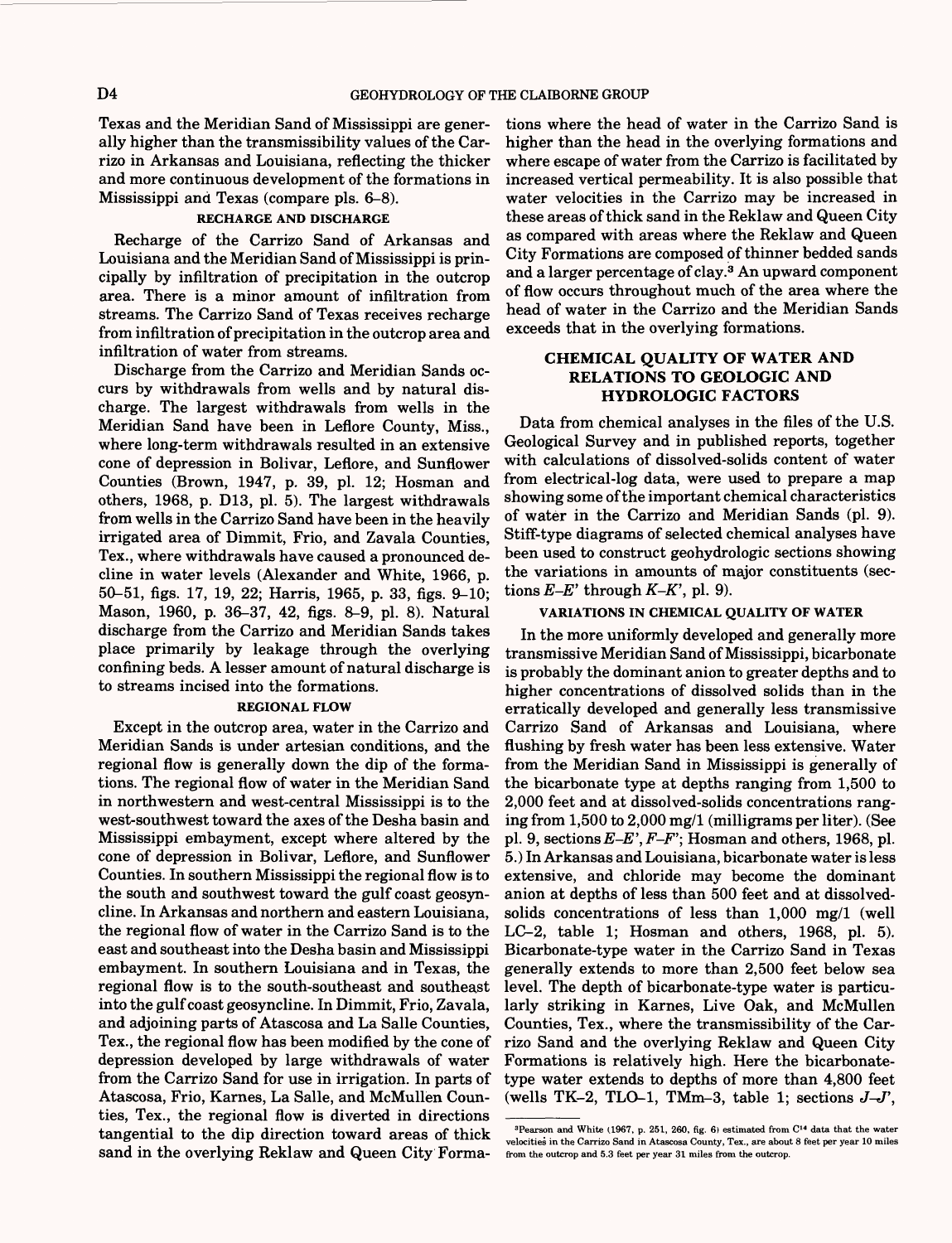*K-K\* pi. 9). The sulfate content of water from the Meridian Sand of Mississippi and the Carrizo Sand of Arkansas and Louisiana is generally low (table 1; sections  $E-E$ ',  $F-F$ ', pl. 9). In Texas, appreciable amounts of sulfate are found in water from wells in the Carrizo Sand to depths of 1,500-2,000 feet. In deeper wells the sulfate content is generally low (table 1; pi. 9, sheet 2).

Sodium is the dominant cation in water from wells in the Meridian Sand of Mississippi and the Carrizo Sand of Arkansas, Louisiana, and eastern Texas (table 1; pi. 9); consequently, the waters are generally soft (less than 60 mg/1 CaCOs). Calcium and magnesium are found in significant concentrations in only a few wells in and a short distance downdip from the outcrop area. From Gonzales County, Tex., southwestward through Dimmit County, wells in the Carrizo Sand to depths of as much as 2,900 feet yield hard waters (over 60 mg/1 CaCOs), which show relatively high concentrations of calcium and magnesium (table 1, wells TAt-4, TDm-1, TF-4, TGz-2, TWn-3). Generally, however, sodium is

the dominant cation in waters from the Carrizo beyond depths of about 1,500 feet below sea level (pi. 9, sheet *2,*  sections  $H-H$ ',  $J-J'$ ,  $K-K'$ ).

#### **DISSOLVED SOLIDS**

The relation of dissolved-solids content to the specific conductance of water from the Carrizo and Meridian Sands is constant to concentrations of about 10,000 mg/1 (fig. 2). Based on this relationship, a satisfactory method for calculating the dissolved-solids content of water in an aquifer from the long-normal resistivity curve of electrical logs was described by Turcan (1966, p. 3-13): This method is based on the equation

$$
F_f = \frac{Ro}{Rw},
$$

where  $F_f$  =the field formation resistivity factor,

- *Ro* =the resistivity read from the long-normal curve corrected to 77°F (25°C), and
- $Rw$ =the resistivity of the water at 77°F (25°C)



FIGURE 2.-Relation of specific conductance and resistivity to dissolved-solids content of water from the Carrizo Sand of Arkansas, Louisiana, and Texas and the Meridian Sand of Mississippi.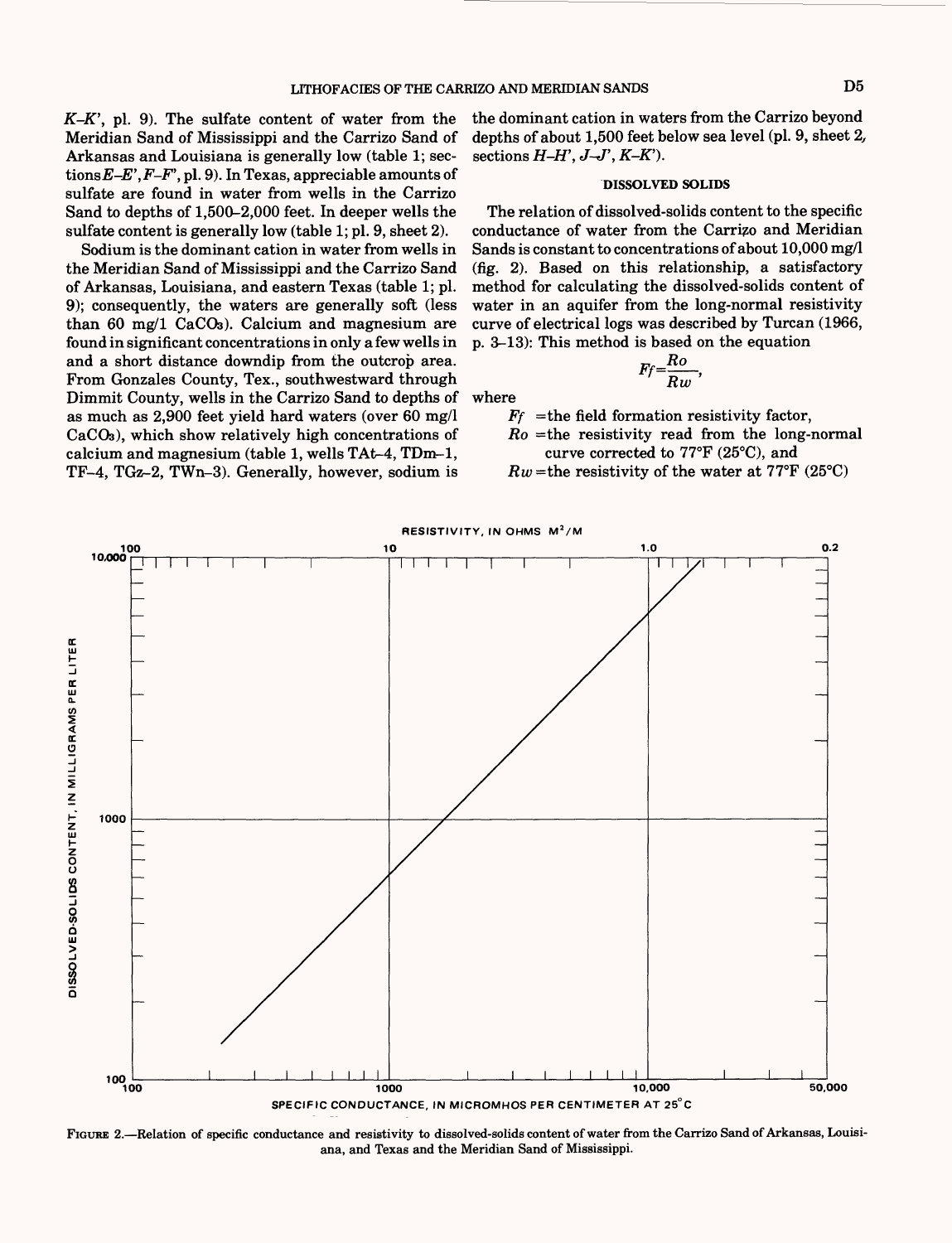.7 .9 1.4 2.7

2.6 2.5 3.8 1.6 1.0 13

1.0 7.4

2.0

 $-5.4$ 

[Analyses by U.S. Geological Analyses, in Owner or well designation Date of collection Depth of well (ft) Silica<br>Leo a o  $\overline{\phantom{a}}$ Na S 3 £ Potassium Calculated as sodium Arkansas Miller County: AM-1 AM-2 \_\_\_\_\_\_\_ . Nevada County: AN-1 \_\_ \_ \_\_\_\_ \_ Mrs. E. L. Bradham . R. E. Ransdell Hubert Knight \_\_\_\_\_\_\_\_\_\_\_\_\_\_\_\_\_ 10- 6-64 10- 7-64 10- 6-64 400 560 196 14 11 12 0.06 .13 1.1 2.6 .5 3.0 0.8 .6 .7 153 106 54  $\begin{array}{c} 2.3 \\ 1.0 \end{array}$ 2.6 Louisiana Louisiana Dept. Public Works .. J. F. Strayhan \_\_\_\_\_\_\_\_\_\_\_\_ Wayne Norton . R. Westbrook City of Natchitoches do Louisiana Dept. Public Works do \_ 4- 4-68 8-16-61 8-16-61  $8 - 16 - 61$  $9 - 10 - 43$  $8 - 13 - 44$  $4 - 15 - 68$  $9 - 29 - 70$ 540 560 460 230 228 549 201 342 18 8.2 8.7 8.5 15 12 25 4.5 .02 .14 .01 .09 .09 1.1 .35 18 5 1.5 15 2.6 2.6 14 1.4 4.9 1.3 .1 1.6 1.3 .8 3.6 .1 30 216 94 363  $\mathbf{1}$ 276 71 4.1 1.3 8.2 3.7 370 10 66 2.4 Mississippi City of Kosciusko, well 4 Town of Gunnison Town of Beulah Town of Boyle \_\_\_\_\_\_\_\_\_\_\_\_\_\_\_\_ Town of North Carrollton Town of Enterprise .\_ Ray Smith Bill Anderson City of Grenada 1- 5-57 4-16-59  $4 - 16 - 59$  $2 - 24 - 60$ 5-19-61 11-30-67  $\overline{8}$ -14-68  $8 - 15 - 68$ 5-23-51 436 1,738 1,760 1,555 430 250 340 400 172 27 5.2 7.6 17.2 1.2 18 46 23 28 0.28 .0 Trace Trace 1.0 .02 1.1 1.0 .24 13 3.21 2.41 1.52 14.42 2 9.9 3.6 10 4.6 .3 .0 .0 6.12 .0 .8 .0 4.3 3.8 \*524.17 \*250.93 \* 176.41 84.50 102 23 75 64 4.2  $\begin{array}{c} 1.2 \\ 1.3 \end{array}$  $\overline{6}$ 7 4.1

|                                            |                                                                                   | Louisiana   |       |           |              |                  |                                    |                 |                  |
|--------------------------------------------|-----------------------------------------------------------------------------------|-------------|-------|-----------|--------------|------------------|------------------------------------|-----------------|------------------|
| Bienville Parish:                          |                                                                                   |             |       |           |              |                  |                                    |                 |                  |
| $LBi-1$                                    | ---------- Louisiana Dept. Public Works <sub>----</sub> 4 4-68                    |             | 540   | 18        | 4.5          | 18               | 4.9                                | 30              | 7                |
| <b>Bossier Parish:</b>                     |                                                                                   |             |       |           |              |                  |                                    |                 |                  |
| $LB-1$ _______________                     | J. F. Strayhan _____________________ 8-16-61                                      |             | 560   | 8.2       | .02          | 5                | 1.3                                | 216             |                  |
| Caddo Parish:                              |                                                                                   |             |       |           |              |                  |                                    |                 |                  |
|                                            | LC-1 ______________ Wayne Norton __________________ 8-16-61                       |             | 460   | 8.7       | .14          | 1.5              | $\cdot$ 1                          | 94              |                  |
| $LC-2$ ______________                      | R. Westbrook _____________________ 8-16-61                                        |             | 230   | 8.5       | .01          | 15               | 1.6                                | 363             | 8                |
| Natchitoches Parish:                       |                                                                                   |             |       |           |              |                  |                                    |                 |                  |
|                                            | LN-1 ______________ City of Natchitoches ______________ 9-10-43                   |             | 228   |           | .09          | 2.6              | 1.3                                | $*221$          |                  |
|                                            |                                                                                   |             | 549   | 15        | .09          | 2.6              | .8                                 | 276             | 3                |
| Webster Parish:                            |                                                                                   |             |       |           |              |                  |                                    | 370             | 10               |
|                                            |                                                                                   |             | 201   | 12<br>25  | 1.1          | 14               | 3.6                                | 66              | $\boldsymbol{2}$ |
|                                            |                                                                                   |             | 342   |           | .35          | 1.4              | $\cdot$ 1                          |                 |                  |
|                                            |                                                                                   | Mississippi |       |           |              |                  |                                    |                 |                  |
| Attala County:                             |                                                                                   |             |       |           |              |                  |                                    |                 |                  |
| MA-1---------------                        | City of Kosciusko, well $4$ _______ 1– 5–57                                       |             | 436   | 27        | 0.28         | 13               | 4.6                                | 3.8             | 4                |
| <b>Bolivar County:</b>                     |                                                                                   |             |       |           |              |                  |                                    |                 |                  |
| $MB-1^2$ -----------                       | Town of Gunnison ______________ 4-16-59                                           |             | 1,738 | 5.2       | $\mathbf{0}$ | 3.21             | .3                                 | $*524.17$       |                  |
| $MB-2^2$<br>$- - - - - - - - - -$          | Town of Beulah _________________ 4-16-59                                          |             | 1,760 | 7.6       | Trace        | 2.41             | $\boldsymbol{0}$                   | $*250.93$       |                  |
| $MB-3^2$<br>                               | Town of Boyle ____________________ 2-24-60                                        |             | 1,555 | 17.2      | Trace        | 1.52             | .0                                 | $*176.41$       |                  |
| Carroll County:                            |                                                                                   |             |       |           |              |                  |                                    |                 |                  |
| $MC-12$ -----------                        | Town of North Carrollton ________ 5-19-61                                         |             | 430   | 1.2       | 1.0          | 14.42            | 6.12                               | $*34.50$        |                  |
| Clarke County:                             |                                                                                   |             |       |           |              |                  |                                    |                 |                  |
| $MCK-1$ ______________                     | Town of Enterprise ______________ 11-30-67                                        |             | 250   | 18        | .02          | $\mathbf{2}$     | $\boldsymbol{0}$                   | 102             | 1                |
| $MCK-2$ ------------                       |                                                                                   |             | 340   | 46        | 1.1          | 9.9              | .8                                 | 23              | 1                |
|                                            | MCK-3 _____________ Bill Anderson __________________ 8-15-68                      |             | 400   | 23        | 1.0          | 3.6              | .0                                 | 75              |                  |
| Grenada County:                            |                                                                                   |             |       |           |              |                  |                                    |                 |                  |
| $MG-1$ _____________                       | City of Grenada ________________ 5-23-51                                          |             | 172   | 28        | .24          | 10               | 4.3                                | 64              |                  |
| Holmes County:                             |                                                                                   |             |       |           |              |                  |                                    |                 |                  |
| $MH-1$ _____________                       | Town of West ____________________ 1- 4-57                                         |             | 412   | $-- - -$  | 1.9          | 16               | 4.1                                | 17              | 4                |
| $MH-2$<br>$- - - - - - - - - - -$          | Town of Tchula ____________________ 4-13-64                                       |             | 1.246 | 18        | .55          | .5               | $\cdot^2$                          | 68              |                  |
| $MH-3$                                     | Town of Goodman ______________ 11-12-63                                           |             | 980   | 14        | .03          | $\mathbf{.4}$    | .0                                 | 69              |                  |
| Lauderdale County:                         |                                                                                   |             |       |           |              |                  |                                    |                 |                  |
| $MLd-1$ _____________                      | W. P. Brown -------------------- 9-19-68                                          |             | 336   | 22        | .04          | 4.1              | .4                                 | 61              |                  |
| Leflore County:                            |                                                                                   |             |       |           |              |                  |                                    |                 |                  |
| MLf–1<br>------------                      | City of Greenwood _______________ 2-25-40                                         |             | 835   | 15        | .04          | 1.2              | .2                                 | 84<br>$*100.16$ |                  |
| $MLf-2^2$ ______________                   |                                                                                   |             | 1,107 | $\cdot$   | .0           | 1.36             | .87                                |                 |                  |
| Newton County:                             |                                                                                   |             |       |           |              |                  |                                    |                 |                  |
| $MN-1$                                     | City of Union ____________________11-28-67                                        |             | 323   | 43        | 2.9          | 12               | 4.9                                | 4.0             | $\overline{2}$   |
| $MN-2$<br>_____________                    | Conehatta School__________________ 4-21-69                                        |             | 634   | 26        | $\cdot1$     | 3.3              | $\cdot$ .2                         | 75              | 2                |
| $MN-3$ ____________                        | Mississippi Experiment Station __ 11-15-66                                        |             | 440   | 39        | 1.6          | 6.2              | 1.7                                | 42              | 3                |
| <b>Scott County:</b>                       |                                                                                   |             |       |           |              |                  |                                    | 104             | 1                |
| $MSc-1$ _____________                      | H.& H. Water Assoc ____________ 4-15-67                                           |             | 945   | 14<br>12  | .04          | 1.0              | $\overline{\mathbf{0}}$<br>$\cdot$ | 76              | 1                |
| $\text{MSc-2}$ _____________               | Steele-Ringold ___________________ 10- 17-68                                      |             | 918   |           | .12          | $\cdot$ 4        |                                    |                 |                  |
| Sharkey County:<br>$MS-1$ ________________ | Bill Klaus ___________________________ 2- 1-56                                    |             | 1,900 |           | .26          | 5.1              | .6                                 | 1,060           | 13               |
| <b>Sunflower County:</b>                   |                                                                                   |             |       | ----      |              |                  |                                    |                 |                  |
|                                            | Town of Ruleville ______________ 10-17-60                                         |             | 1,406 | 7.6       | $\bf{0}$     | .89              | $\cdot$                            | $*144.21$       |                  |
|                                            |                                                                                   |             | 1,541 | 9.5       | $.32\,$      | .0               | $\boldsymbol{0}$                   | 119             | 1                |
| MSf–3<br>$- - - - - - - - - - -$           | Town of Inverness $\frac{1}{2}$ = $\frac{1}{2}$ = $\frac{3}{4}$ = $\frac{14}{40}$ |             | 1,749 | 17        | .15          | $1.6\phantom{0}$ | $\cdot$                            | 178             | 7                |
| Tallatchie County:                         |                                                                                   |             |       |           |              |                  |                                    |                 |                  |
| $MT-12$                                    | Town of Sumner ____________________ 2-27-61                                       |             | 783   | 16        | Trace        | 5.13             | $\boldsymbol{0}$                   | *126.96         |                  |
| ------------<br>Washington County:         |                                                                                   |             |       |           |              |                  |                                    |                 |                  |
|                                            | MW-1 ------------ Dow Chemical Co -------------- 11- 1-63                         |             | 1.990 | 14        | 2.1          | 1.4              | $\boldsymbol{0}$                   | 424             | $\overline{2}$   |
| $MW-2$ ____________                        |                                                                                   |             | 1,786 | 17        | .08          | 2.6              | .7                                 | 628             | 14               |
| Yazoo County:                              |                                                                                   |             |       |           |              |                  |                                    |                 |                  |
|                                            | $MY-1$                                                                            |             | 1,735 | $- - - -$ | $\cdot$ 4    | $1.2\,$          | .5                                 | 141             |                  |
|                                            |                                                                                   |             | 1,682 | $  -$     | .02          | .3               | 1.4                                | 122             | 5                |
|                                            |                                                                                   |             |       |           |              |                  |                                    |                 |                  |

See footnotes at end of table.

Well number<sup>1</sup> and location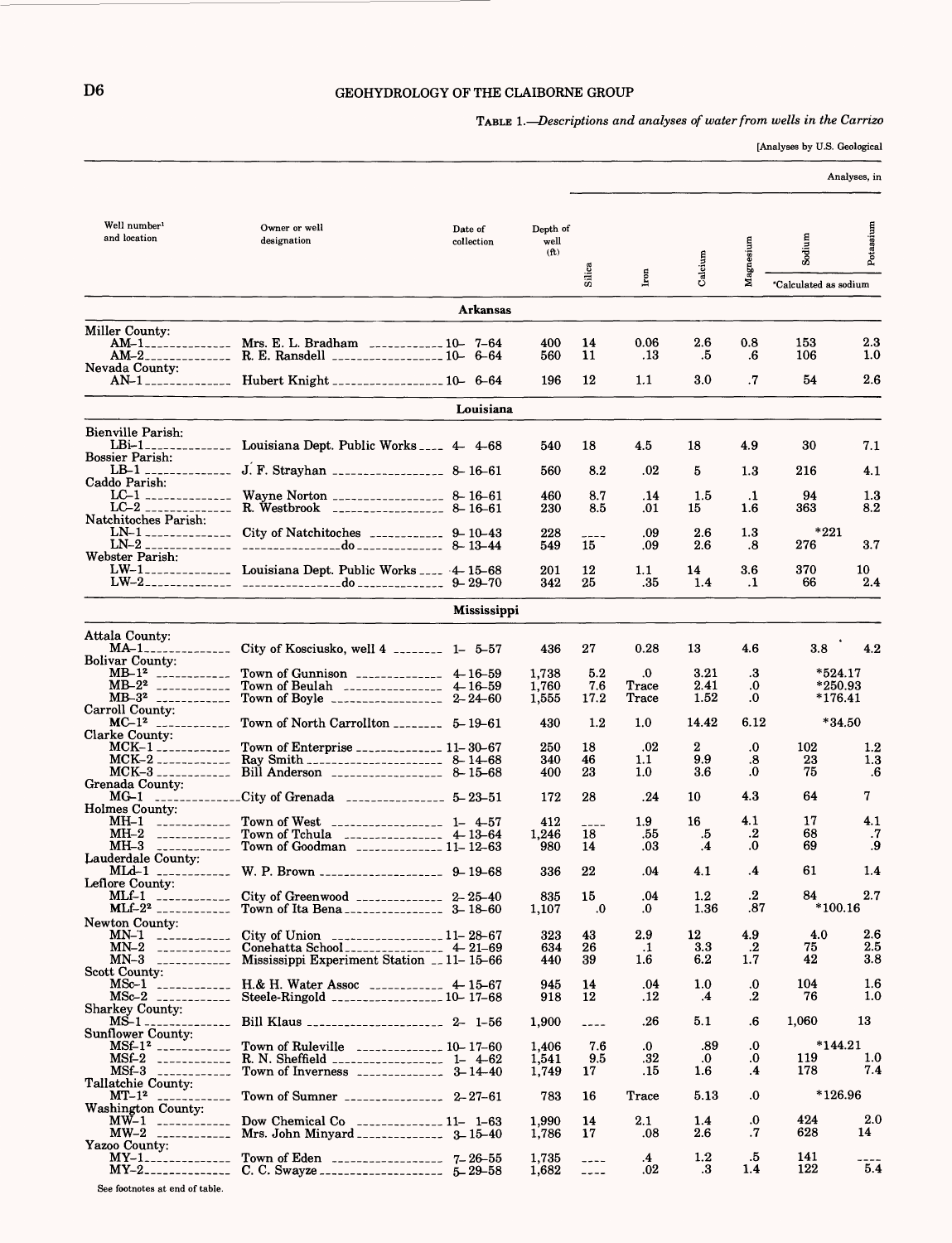*and Meridian Sands in Arkansas, Louisiana, Mississippi, and Texas*

Survey unless otherwise indicated]

| milligrams per liter |  |  |
|----------------------|--|--|
|----------------------|--|--|

| Bicarbonate                                      | Carbonate                                        | Sulfate                                    | Chloride                                           | Fluoride                                         | Nitrate                                               | Boron                                   | Dissolved<br>solids   | $\begin{array}{l} \rm{Hardness},\\ \rm{as\;CaCO_{3}}\\ \end{array}$ | Percent<br>sodium                                | Sodium-<br>adsorption-<br>ratio | Specific conductance,<br>in micromhos<br>at 25°C | $\overline{H}$          | Color, in<br>cobalt units | Temperature,<br>in degrees<br>Celsius |
|--------------------------------------------------|--------------------------------------------------|--------------------------------------------|----------------------------------------------------|--------------------------------------------------|-------------------------------------------------------|-----------------------------------------|-----------------------|---------------------------------------------------------------------|--------------------------------------------------|---------------------------------|--------------------------------------------------|-------------------------|---------------------------|---------------------------------------|
|                                                  | Arkansas-Continued                               |                                            |                                                    |                                                  |                                                       |                                         |                       |                                                                     |                                                  |                                 |                                                  |                         |                           |                                       |
| 344<br>256                                       | 7<br>$\boldsymbol{0}$                            | 0.0<br>$\cdot^2$                           | 34<br>15                                           | 0.2<br>$\cdot$ 7                                 | 0.1<br>$\cdot 7$                                      |                                         | 383<br>262            | 10<br>4                                                             |                                                  |                                 | 692<br>452                                       | 8.4<br>8.1              | 8<br>10                   |                                       |
| 132                                              | .0                                               | 12                                         | 5.8                                                | $\cdot$ 3                                        | $\cdot$                                               |                                         | 156                   | 10                                                                  |                                                  |                                 | 257                                              | 7.8                     | 3                         | 18                                    |
| Louisiana-Continued                              |                                                  |                                            |                                                    |                                                  |                                                       |                                         |                       |                                                                     |                                                  |                                 |                                                  |                         |                           |                                       |
| 100                                              | 0.0                                              | 5                                          | 33                                                 | 0.1                                              | 0.6                                                   |                                         | 166                   | 65                                                                  |                                                  |                                 | 320                                              | 6.5                     | 10                        | 26                                    |
| 456                                              | ----                                             | 92                                         | 19                                                 | 2.2                                              | 2.1                                                   | ----<br>1.3                             | 623                   | 18                                                                  | 95                                               | 22                              | 986                                              | 7.7                     | 10                        | 22                                    |
| 249<br>635                                       | ----<br>$\frac{1}{2}$                            | 3.2<br>.0                                  | 4<br>239                                           | $\cdot$ <sup>2</sup><br>$1.\overline{5}$         | $\cdot$ <sub>3</sub><br>.1                            | .31<br>1.04                             | 251<br>979            | 4<br>44                                                             | 97<br>94                                         | 20<br>24                        | 417<br>1,690                                     | 7.6<br>7.6              | 30<br>10                  | 21<br>21                              |
| 566<br>592                                       | $\boldsymbol{4}$<br>32                           | 2<br>.9                                    | 15<br>53                                           | ----<br>$.2\,$                                   | $\stackrel{.}{.}5$                                    | ----<br>$--- -$                         | 525<br>677            | 12<br>$\overline{10}$                                               | 98                                               | 38                              | 1,130                                            | 8.3                     |                           | 21<br>23                              |
| 412<br>168                                       | .0<br>$\cdot$                                    | $\cdot$<br>$\boldsymbol{0}$                | 361<br>7                                           | $\overset{.9}{.2}$                               | $\stackrel{.2}{.0}$                                   | ----<br>$- - - -$                       | 975<br>185            | 50<br>4                                                             |                                                  |                                 | 1,790<br>270                                     | 8.1<br>$\bf 7.7$        | 10<br>10                  | 21<br>$\bf{22}$                       |
|                                                  |                                                  |                                            |                                                    |                                                  |                                                       |                                         | Mississippi-Continued |                                                                     |                                                  |                                 |                                                  |                         |                           |                                       |
| 58                                               | $\frac{1}{2}$                                    | 11                                         | 3                                                  | 0.1                                              | 0.2                                                   |                                         | 132                   | 51                                                                  |                                                  |                                 | 130                                              | 6.6                     | 10                        | 19                                    |
| 570                                              | ----                                             | $\boldsymbol{0}$                           | 409.5                                              | $\boldsymbol{.6}$                                | ----                                                  | ----                                    | 1,285.19              | 10                                                                  |                                                  |                                 |                                                  | 7.9                     | $5$                       | 29                                    |
| 526<br>350                                       | $- - - -$                                        | .0<br><b>Trace</b>                         | 18<br>18                                           | $\boldsymbol{.0}$<br>.5                          | $- - - -$                                             | ----                                    | 594.74<br>431.77      | 6<br>3.8                                                            |                                                  |                                 |                                                  | 8.0<br>8.5              | 70<br>15                  | 28                                    |
| 124                                              | ----                                             | 9.38                                       | 3                                                  | $0.$                                             | ----                                                  | $- - - -$                               | 144.35                | 61.2                                                                |                                                  |                                 |                                                  | 7.3                     |                           |                                       |
| 273<br>$\begin{array}{c} 86 \\ 168 \end{array}$  | 0.0<br>$\boldsymbol{0}$<br>$\boldsymbol{0}$      | 7.8<br>10<br>34                            | $\boldsymbol{2}$<br>1.3<br>$\bf{2}$                | $\cdot$<br>$\cdot$ 1<br>$\cdot^2$                | $\cdot$ <sup>3</sup><br>$\boldsymbol{0}$<br>$\cdot^1$ | ----                                    | 267<br>134<br>222     | $5\phantom{.0}$<br>${\bf 28}$<br>9                                  |                                                  | 1.89                            | 436<br>169<br>346                                | 7.7<br>7.1<br>7.0       | 40<br>10<br>10            |                                       |
| 204                                              | $- - - -$                                        | 7.4                                        | 11                                                 | $\cdot$                                          | 1.8                                                   | $- - - -$                               | 252                   | 43                                                                  | ------                                           |                                 | 361                                              | 7.4                     | 8                         | 19                                    |
| 104<br>$\begin{array}{c} 168 \\ 167 \end{array}$ | ----<br>$- - - -$                                | 6.6<br>12<br>12                            | 2.5<br>2.1<br>2.8                                  | $\bf{0}$<br>$\ddot{.}5$<br>$\cdot$               | 1.5<br>$\begin{array}{c} .2 \\ 1.0 \end{array}$       |                                         | 148<br>195<br>165     | 57<br>$\begin{smallmatrix}2\1\end{smallmatrix}$                     |                                                  |                                 | 183<br>283<br>289                                | 7.4<br>7.6<br>7.8       | 7<br>50<br>4              | 19<br>${\bf 24}$                      |
| 165                                              | $- - - -$<br>0.                                  | 11                                         | 1.6                                                | $\cdot^1$                                        | $\boldsymbol{.8}$                                     | $---$                                   | 183                   | 12                                                                  |                                                  | 7.7                             | 283                                              | 8.1                     | 5                         | 19                                    |
| 218                                              | $---$                                            | 5.8                                        | 2.8                                                | $\cdot$                                          | $\cdot$                                               | $- - - -$                               | 217                   |                                                                     |                                                  |                                 |                                                  | ----                    | 10                        | ------                                |
| 281                                              | $- - - -$                                        | 1.48                                       | 10                                                 | $\cdot$                                          | $- - - -$                                             | $\frac{1}{2}$                           | 240.03                | 7                                                                   | $- - -$                                          |                                 | ------                                           | 8.4                     | $\bf{0}$                  | 26                                    |
| 47<br>186<br>118                                 | $\bf{0}$<br>$\boldsymbol{0}$<br>$\boldsymbol{0}$ | 15<br>18<br>14                             | 3.2<br>1.7<br>3.6                                  | $\boldsymbol{.2}$<br>$\cdot$<br>$\boldsymbol{0}$ | $\cdot \mathbf{1}$<br>$\cdot$ <sub>3</sub><br>$1.2\,$ | $- - - -$<br>$\frac{1}{2}$<br>$- - - -$ | 108<br>219<br>170     | 50<br>9<br>22                                                       | $- - - - - -$<br>-------<br>$------$             | .26<br>10.84<br>3.87            | 131<br>322<br>215                                | 5.9<br>7.5<br>7.1       | 0<br>5<br>5               | 18<br>22<br>------                    |
| ${\bf 267}$<br>184                               | $\cdot$<br>$\boldsymbol{0}$                      | $\overline{\mathbf{4}}$<br>13              | 3.1<br>2.7                                         | $\stackrel{.3}{.1}$                              | $\overset{.2}{.2}$                                    | $- - - -$<br>$---$                      | 260<br>197            | 3<br>$\bf 2$                                                        | ------                                           | 24.50                           | 415<br>306                                       | $7.7\,$<br>7.9          | 20<br>15                  | $\bf{22}$<br>24                       |
| 1,300                                            | $  -$                                            | 3.8                                        | 860                                                | 4.0                                              | 1.5                                                   | $- - - -$                               | 2,680                 | 15                                                                  | ------                                           | ------                          | 4,490                                            | 7.9                     | 40                        | 34                                    |
| 281<br>316<br>478                                | $  -$<br>$- - - -$<br>$  -$                      | $\boldsymbol{0}$<br>$\boldsymbol{0}$<br>.5 | 23<br>$2.2\,$<br>7.2                               | $\boldsymbol{.3}$<br>$\boldsymbol{.3}$<br>$---$  | $---$<br>1.0<br>$\cdot$                               | $  -$<br>$\frac{1}{1}$<br>$---$         | 346.56<br>327<br>446  | 2.2<br>0<br>5.6                                                     | $\frac{1}{2}$<br>$---$<br>$-$ -<br>$\frac{1}{2}$ |                                 | 481<br>------                                    | 8.4<br>7.8<br>$- - - -$ | 10<br>20<br>25            | 27<br>------<br>31                    |
| ${\bf 221}$                                      | $  -$                                            | $\boldsymbol{0}$                           | 48                                                 | $\cdot$                                          | ----                                                  | $- - - -$                               | 329.38                | 12.8                                                                | ------                                           |                                 | ------                                           | 7.6                     | 15                        | 22                                    |
| 784<br>1,177                                     | $\frac{1}{2}$<br>$  -$                           | $\cdot$<br>8.                              | 144<br>309                                         | 1.3<br>32.4                                      | $.5\,$<br>.32                                         | $\frac{1}{2}$<br>$---$                  | 1,040<br>1,571        | $\overline{\mathbf{4}}$<br>9.4                                      | ------<br>------                                 |                                 | 1,740<br>------                                  | 8.5<br>----             | 45<br>45                  | 37                                    |
| 343<br>308                                       | $  -$<br>$\overline{\mathbf{8}}$                 | $2.2\,$<br>1.2                             | $\overline{\mathbf{4}}$<br>$\overline{\mathbf{4}}$ | $- - - -$<br>$\overline{.3}$                     | $\cdot$ 1<br>1.2                                      | $---$<br>$\frac{1}{2}$                  | 358<br>329            | $\begin{array}{c} 5 \\ 6 \end{array}$                               | ------<br>------                                 | ------<br>------                | 578<br>471                                       | $\bf 8.8$<br>8.5        | $\bf 22$<br>19            | 34<br>27                              |

 $\ddot{\phantom{a}}$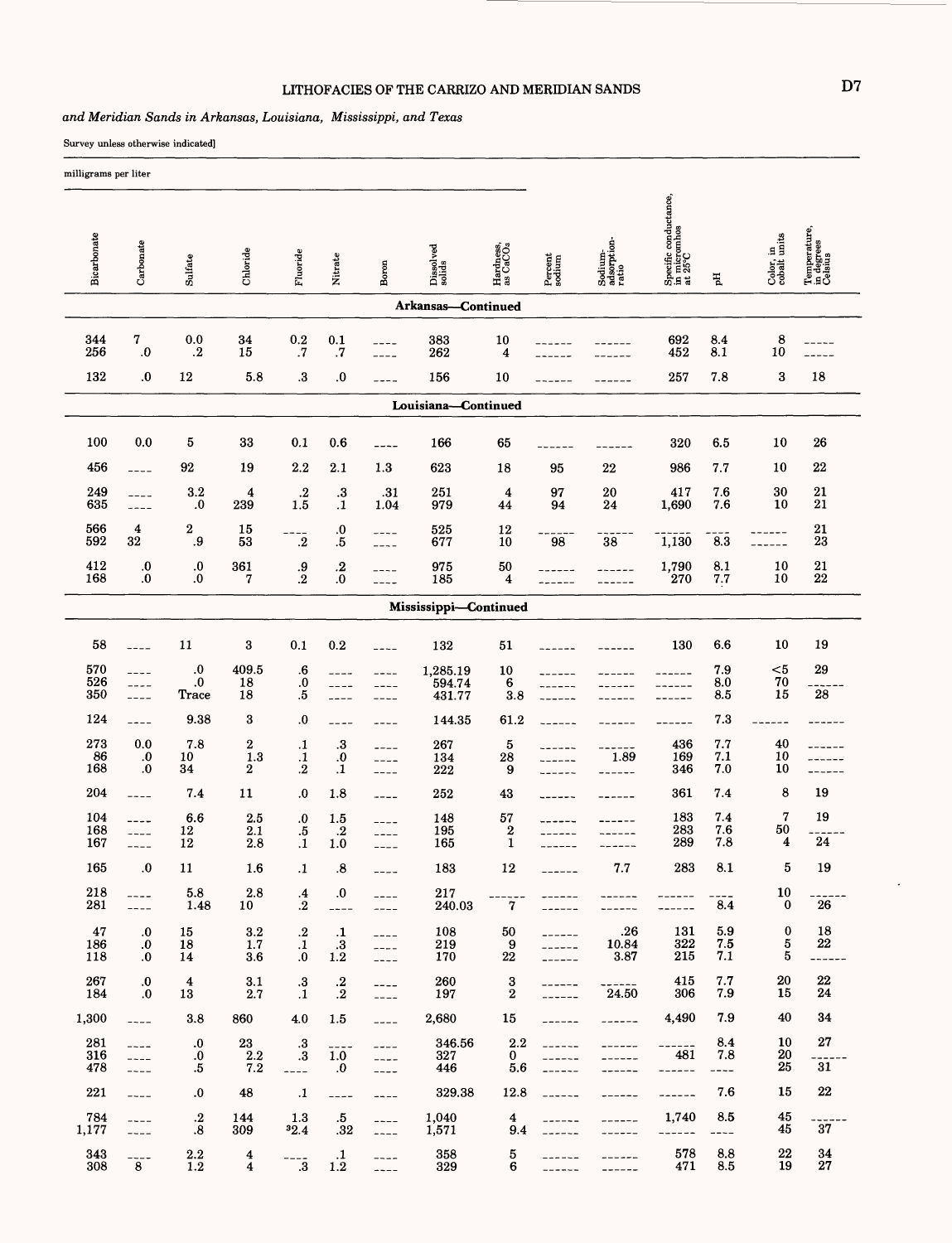TABLE 1. *Descriptions and analyses of water from wells in the Carrizo Mississippi, and*

|                                                    |                                                                                                                                                                                                                                                                                                        |                       |                                       |           |               |                    |                   |                       | Analyses, in |
|----------------------------------------------------|--------------------------------------------------------------------------------------------------------------------------------------------------------------------------------------------------------------------------------------------------------------------------------------------------------|-----------------------|---------------------------------------|-----------|---------------|--------------------|-------------------|-----------------------|--------------|
| Well number <sup>1</sup><br>and location           | Owner or well<br>designation                                                                                                                                                                                                                                                                           | Date of<br>collection | Depth of<br>well<br>(f <sub>t</sub> ) |           |               | Calcium            | Magnesium         | Sodium                | Potassium    |
|                                                    |                                                                                                                                                                                                                                                                                                        |                       |                                       | Silica    | $_{\rm Iron}$ |                    |                   | *Calculated as sodium |              |
|                                                    |                                                                                                                                                                                                                                                                                                        | <b>Texas</b>          |                                       |           |               |                    |                   |                       |              |
| Angelina County:                                   |                                                                                                                                                                                                                                                                                                        |                       |                                       |           |               |                    |                   |                       |              |
| $TAn-1$ -----------                                | Gulf Oil Co _____________________                                                                                                                                                                                                                                                                      | $8 - 2 - 49$          | 955                                   | 14        | 0.34          | 0.2                | 0.2               | 118                   | 1.6          |
| Atascosa County:                                   |                                                                                                                                                                                                                                                                                                        |                       |                                       |           |               |                    |                   |                       | 7.3          |
|                                                    | M. W. Parchman ________________                                                                                                                                                                                                                                                                        | 7– 29–63              | 166<br>956                            | 19<br>17  | 4.5<br>1.1    | 35<br>26           | 7.<br>4.2         | 43<br>22              | 7.3          |
| $TAt-2$ ------------<br>TAt–3                      | City of Poteet, well 4 _____________ 8- 5-64                                                                                                                                                                                                                                                           |                       | 1,550                                 | 13        | .89           | 64                 | 7.8               | 27                    | 10           |
| -------------<br>$TAt-4$ ------------              | City of Pleasanton _______________ 8-14-45<br>R. D. Quillian ____________________ 8-19-64                                                                                                                                                                                                              |                       | 2,993                                 | 17        | .98           | 65                 | 12                | 29                    | 8.3          |
| $TAt-5$ ------------                               | Allen Hime ______________________ 7-18-56                                                                                                                                                                                                                                                              |                       | 2,150                                 | 18        |               | 65                 | 13                | 31                    | 9.7          |
| TAt-6<br>------------                              | Lower Nueces River                                                                                                                                                                                                                                                                                     | $3 - 14 - 51$         | 3,992                                 | 30        | .19           | 3.6                | $\cdot$           | 244                   | 2.0          |
| Burleson County:                                   | Water Supply District, well 5.                                                                                                                                                                                                                                                                         |                       |                                       |           |               |                    |                   |                       |              |
| TB-1 <sub>--------</sub><br>------                 | John E. Newman _________________ 11– 11–59                                                                                                                                                                                                                                                             |                       | 2,500                                 | 18        | ------        | 4.5                | .9                | 652                   | 3.8          |
| Dimmit County:                                     |                                                                                                                                                                                                                                                                                                        |                       |                                       |           |               |                    |                   |                       |              |
| TDm-1 ____________                                 | Jack Bowman __________________ 12-30-48                                                                                                                                                                                                                                                                |                       | 1,300                                 | 20        | .             | 30                 | 16                | *110                  |              |
| TDm-2 ____________                                 | R. W. Briggs _______________________ 12-12-48                                                                                                                                                                                                                                                          |                       | 1,800                                 | 53        |               | 5.5                | 2.6               | $*245$                |              |
| Frio County:                                       |                                                                                                                                                                                                                                                                                                        |                       |                                       |           |               |                    |                   |                       |              |
|                                                    | O. W. Machen, well $1_{\text{2}}$ = $1_{\text{3}}$ = $1_{\text{4}}$ = $1_{\text{5}}$ = $19$ = $52$                                                                                                                                                                                                     |                       | 260                                   | 24        |               | 119                | 16                | $*18$                 |              |
|                                                    | Oppenheimer & Lang                                                                                                                                                                                                                                                                                     |                       | 1,700                                 | 16        | 1.0           | 74                 | 13                | 28                    | 6.8          |
| $TF-3$ --------------                              |                                                                                                                                                                                                                                                                                                        |                       | 1,622                                 | 11        | $3.2\,$       | 61                 | 14                | 27                    | 5.9          |
|                                                    |                                                                                                                                                                                                                                                                                                        |                       | 2,082                                 | $- - - -$ | 16            | 26                 | 8                 | *66                   |              |
| Gonzales County:<br>$TGz-1$ -------------          |                                                                                                                                                                                                                                                                                                        |                       |                                       | 30        | .42           | 37                 | 5.8               | *33                   |              |
| $TGz-2$ _____________                              | M. C. Butcher ___________________<br>City of Nixon, well $1$ ___________ 5-15-59                                                                                                                                                                                                                       | $4 - 27 - 62$         | 740<br>1,387                          | 14        | .0            | 46                 | 6                 | 26                    | 8.8          |
| $TGz-3$ _____________                              | Jack Wheat $\frac{1}{2}$ = $\frac{1}{2}$ = $\frac{1}{2}$ = $\frac{1}{2}$ = $\frac{1}{2}$ = $\frac{1}{2}$ = $\frac{1}{2}$ = $\frac{1}{2}$ = $\frac{1}{2}$ = $\frac{1}{2}$ = $\frac{1}{2}$ = $\frac{1}{2}$ = $\frac{1}{2}$ = $\frac{1}{2}$ = $\frac{1}{2}$ = $\frac{1}{2}$ = $\frac{1}{2}$ = $\frac{1}{$ |                       | 2,225                                 | 20        | ------        | 5.5                | $3.3\,$           | *291                  |              |
|                                                    |                                                                                                                                                                                                                                                                                                        |                       |                                       |           |               |                    |                   |                       |              |
| Houston County:<br><b>TH-1</b> ______________      | R. E. Smith _____________________                                                                                                                                                                                                                                                                      | $8 - 22 - 63$         | 452                                   | 12        | .52           | 2.5                | $\cdot^7$         | *108                  |              |
|                                                    | TH-2 ________________ A. E. Murray __________________                                                                                                                                                                                                                                                  | 7–18–61               | 350                                   | 11        | .79           | .0                 | .6                | $*114$                |              |
|                                                    | G. L. Potter __________________________ 7-27-63                                                                                                                                                                                                                                                        |                       | 1,230                                 | 13        | $2.5\,$       | 3.5                | .4                | 162                   | 1.4          |
|                                                    | Seven J Stock Farm, Inc ________                                                                                                                                                                                                                                                                       | 7– 25–61              | 1,500                                 | 15        | .14           | .2                 | $\cdot^2$         | *195                  |              |
| Karnes County:                                     |                                                                                                                                                                                                                                                                                                        |                       |                                       |           |               |                    |                   |                       |              |
|                                                    | Joe Bartosh, well $1$ ______________                                                                                                                                                                                                                                                                   | $2 - 15 - 55$         | 4,711                                 | 36        | .12           | $3.2\,$            | $\boldsymbol{.6}$ | 277                   | 4.0          |
|                                                    | Fred Klingeman, well 1.                                                                                                                                                                                                                                                                                | $4 - 26 - 56$         | 48,004                                | 50        | .05           | 3.0                | .6                | 454                   | 6.6          |
| La Salle County:                                   |                                                                                                                                                                                                                                                                                                        |                       |                                       |           |               |                    |                   |                       |              |
| TLs–1<br>____________                              | McNair Bros _____________________ 10-(?)-42                                                                                                                                                                                                                                                            |                       | 2,763                                 | 25        | .02           | 2.4                | $1.2\,$           | $*207$                |              |
| $\mathrm{TLs\text{-}2}$<br>$- - - - - - - - - - -$ | City of Cotulla, well 1 _________ 9-15-42                                                                                                                                                                                                                                                              |                       | 2,300                                 | 26<br>24  | .02           | $2.2\,$<br>$3.5\,$ | 1.1               | $*214$<br>*301        |              |
| TLs-3<br>------------<br>TLs–4<br>_____________    | South Texas Syndicate, well $17 - 4 - 23 - 59$<br>H. Coquat Estate _________________ 4-2-59                                                                                                                                                                                                            |                       | 3,606<br>3,500                        | 26        | ------        | 3.5                | $\cdot$<br>.2     | 576                   | 4.5          |
| $T1s-5$ ------------                               | K. C. Miller $\frac{1}{2}$                                                                                                                                                                                                                                                                             | $5 - 5 - 59$          | 4,280                                 | 15        | ------        | $1.2\,$            | .0                | 473                   | 3.9          |
| Lee County:                                        |                                                                                                                                                                                                                                                                                                        |                       |                                       |           |               |                    |                   |                       |              |
|                                                    | C. G. Glasscock<br>________________                                                                                                                                                                                                                                                                    | $7 - 22 - 64$         | 455                                   | 12        |               | 27                 | 7.9               | *20                   |              |
| $TL-2$<br>____________                             | Erhart____________________________                                                                                                                                                                                                                                                                     | $5 - 5 - 64$          | 109                                   | 20        | 8.0           | 3.5                | 2.7               | *22                   |              |
| Leon County:                                       |                                                                                                                                                                                                                                                                                                        |                       |                                       |           |               |                    |                   |                       |              |
|                                                    | ---------------- 9-9-58                                                                                                                                                                                                                                                                                |                       | 450                                   | 13        | 2.7           | 9                  | 2.7               | *40                   |              |
| $TLn-2$                                            |                                                                                                                                                                                                                                                                                                        |                       | 400                                   | 13        | .6            | 50                 | 15                | *28                   |              |
| $TLn-3$ ------------<br>Live Oak County:           | City of Normangee ______________ 4-20-43                                                                                                                                                                                                                                                               |                       | 1,209                                 | 14        | .1            | $\cdot$            | .3                | *99.8                 |              |
| $TLO-1$ ------------                               | Humble Oil & Refining Co $_{\sim}$ $_{\sim}$ 8 $-$ 8 $-$ 8 $-$ 56                                                                                                                                                                                                                                      |                       | 4,842                                 | 39        | .13           | 2.8                | .3                | 422                   | 4.5          |
| <b>Madison County:</b>                             |                                                                                                                                                                                                                                                                                                        |                       |                                       |           |               |                    |                   |                       |              |
|                                                    | Joe Tinkle ________________________ 6-21-61                                                                                                                                                                                                                                                            |                       | 1,650                                 | 4.7       | $\frac{1}{2}$ | 1.0                | $\bf{.0}$         | *178                  |              |
| <b>McMullen County:</b>                            |                                                                                                                                                                                                                                                                                                        |                       |                                       |           |               |                    |                   |                       |              |
|                                                    | Adolph Poenish ________________ 3-23-59                                                                                                                                                                                                                                                                |                       | 3,600                                 | 26        |               | $2.2\,$            | $\cdot^7$         | *309                  |              |
| TMm-2 ____________                                 | South Texas Syndicate $\frac{1}{2}$ 10 (?) 42                                                                                                                                                                                                                                                          |                       | 4,150                                 | 36        | .06           | .6                 | 1.1               | *591                  |              |
| TMm-3 ____________<br>Webb County:                 |                                                                                                                                                                                                                                                                                                        |                       | 5,050                                 | 40        | ------        | 2.8                | $\cdot$           | 826                   | 7.5          |
| $TWb-1$ ------------                               | John Long ___________________________ 7-21-65                                                                                                                                                                                                                                                          |                       | 2,450                                 | 19        | ------        | 1.8                | .4                | *331                  |              |
| Wilson County:                                     |                                                                                                                                                                                                                                                                                                        |                       |                                       |           |               |                    |                   |                       |              |
| $TWn-1$ ____________                               | J. Neyland ___________________________ 6-20-55                                                                                                                                                                                                                                                         |                       | 140                                   | 26        | ------        | $3.2\,$            | $1.3\,$           | *15                   |              |
| $TWh-2$ ------------                               | L. G. Arnold ________________________ 6-22-55                                                                                                                                                                                                                                                          |                       | 1,121                                 | 16        | ------        | 4.9                | 2.5               | $*254$                |              |
|                                                    | TWn-3 _____________ R. A. Popham __________________ 6-22-55                                                                                                                                                                                                                                            |                       | 1,104                                 | 15        | ------        | 38                 | 6.1               | 24                    | 7.4          |

'Numbers do not correspond to county numbers of the various district offices. "Analyses by Mississippi State Board of Health.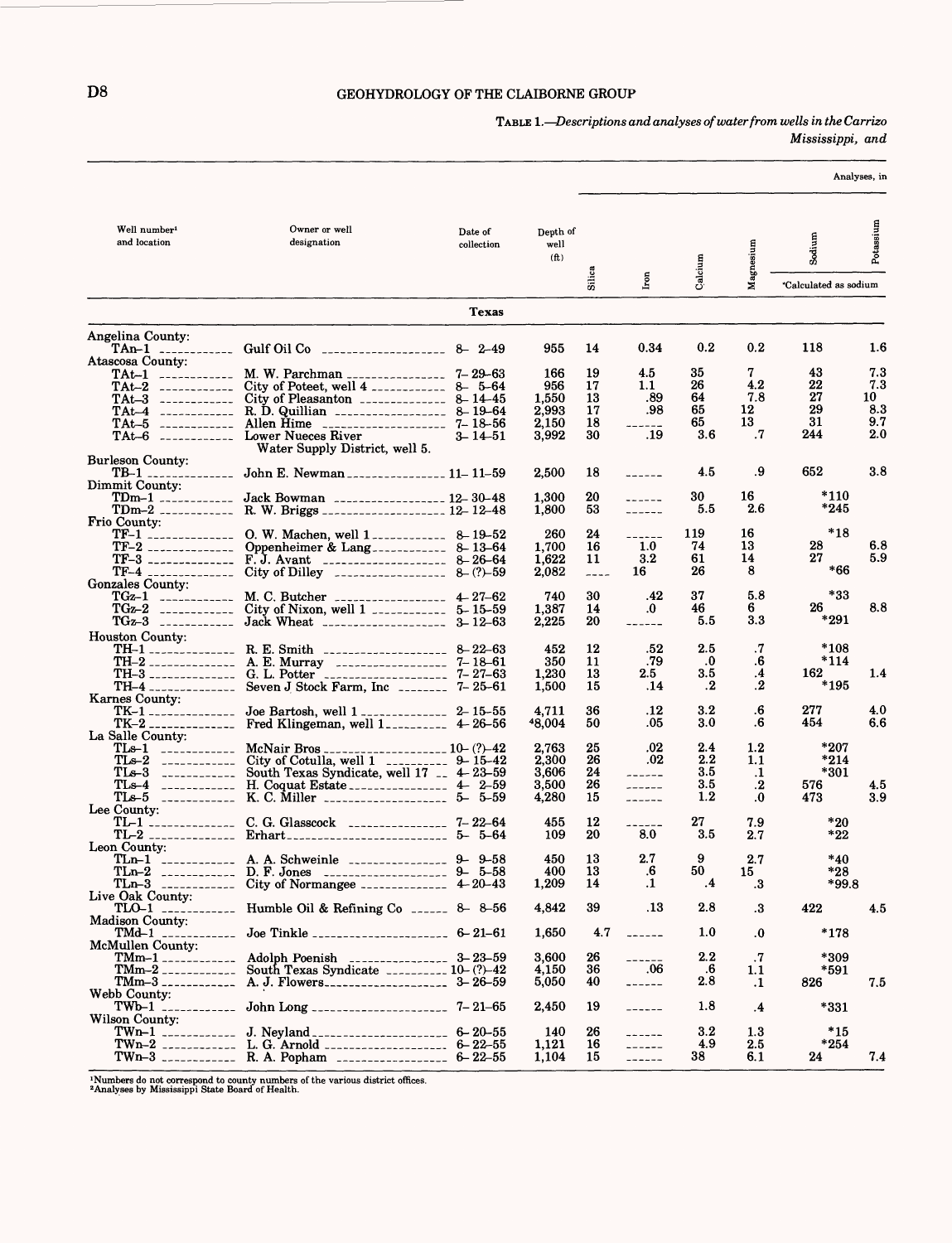*and Meridian Sands in Arkansas, Louisiana,*   $Texas$ —Continued

milligrams per liter

| Bicarbonate                          | Carbonate                                                                                                                                                                                                                                                                                                                                                                                                         | Sulfate                          | Chloride                          | Fluoride                                                             | Nitrate                                                    | Boron                                              | Dissolved<br>solids                    | Hardness,<br>as CaCOs                | Percent<br>sodium                | Sodium-<br>adsorption-<br>ratio                   | Specific conductance,<br>in micromhos<br>at 25°C | $\overline{\text{H}}$                  | n<br>mits<br>Color, | Temperature,<br>in degrees<br>Celsius |
|--------------------------------------|-------------------------------------------------------------------------------------------------------------------------------------------------------------------------------------------------------------------------------------------------------------------------------------------------------------------------------------------------------------------------------------------------------------------|----------------------------------|-----------------------------------|----------------------------------------------------------------------|------------------------------------------------------------|----------------------------------------------------|----------------------------------------|--------------------------------------|----------------------------------|---------------------------------------------------|--------------------------------------------------|----------------------------------------|---------------------|---------------------------------------|
|                                      |                                                                                                                                                                                                                                                                                                                                                                                                                   |                                  |                                   |                                                                      |                                                            |                                                    | <b>Texas-Continued</b>                 |                                      |                                  |                                                   |                                                  |                                        |                     |                                       |
| 201                                  | 6                                                                                                                                                                                                                                                                                                                                                                                                                 | 67                               | 10                                | 0.1                                                                  | 1.8                                                        | 0.59                                               | 333                                    | 2                                    | 99.4                             | ------                                            | 519                                              | 8.7                                    | 10                  | 31                                    |
| 38<br>51<br>206<br>272<br>271<br>504 | ----<br>$---$<br>----<br>----                                                                                                                                                                                                                                                                                                                                                                                     | 41<br>32<br>40<br>29<br>42<br>65 | 102<br>44<br>36<br>25<br>22<br>44 | $\boldsymbol{.2}$<br>$\cdot^2$<br>1.0<br>.4<br>$-5.6$                | .0<br>.0<br>.0<br>.0<br>$\boldsymbol{0}$<br>.0             | $.05^{\circ}$<br>.07<br>----<br>.13<br>.13<br>---- | 274<br>178<br>300<br>320<br>334<br>675 | 116<br>82<br>192<br>212<br>215<br>12 | 43<br>34<br>23<br>22<br>23<br>97 | 1.7<br>1.1<br>.8<br>.9<br>.9<br>32                | 487<br>317<br>509<br>541<br>553<br>1,010         | 5.6<br>6.2<br>7.5<br>7.2<br>7.4<br>8.1 |                     | 28<br>33<br>39                        |
| 702                                  | ----                                                                                                                                                                                                                                                                                                                                                                                                              | 2.4                              | 620                               |                                                                      | $\cdot^2$                                                  | 1.6                                                | 1,650                                  | 14                                   | 99                               | 76                                                | 2,880                                            | 8.0                                    |                     |                                       |
| 300<br>282                           | ----                                                                                                                                                                                                                                                                                                                                                                                                              | 61<br>131                        | 50<br>133                         | ----<br>$- - - -$                                                    | $\cdot$<br>2.0                                             | ----                                               | 442<br>711                             | 141<br>24                            | 63<br>96                         | 4<br>22                                           | 723<br>1,120                                     | ----<br>$- - - -$                      |                     |                                       |
| 391<br>282<br>260<br>----            | ----<br>----<br>----                                                                                                                                                                                                                                                                                                                                                                                              | 26<br>44<br>33<br>72             | 26<br>22<br>18<br>5               | ----<br>.4<br>.5<br>$\boldsymbol{.3}$<br>.4                          | 2.0<br>.0<br>$\boldsymbol{0}$<br>$\cdot$                   | ----<br>.01<br>.14<br>.03                          | 430<br>344<br>298<br>341               | 363<br>238<br>210<br>98              | 10<br>20<br>21                   | $\cdot$<br>$\boldsymbol{.8}$<br>$\boldsymbol{.8}$ | 724<br>573<br>513<br>568                         | 7.2<br>7.2<br>7.4<br>7.8               |                     |                                       |
| 163<br>157<br>636                    | ----<br>$---$<br>$- - - -$                                                                                                                                                                                                                                                                                                                                                                                        | 24<br>30<br>6.8                  | 20<br>31<br>91                    | $\boldsymbol{.2}$<br>$\cdot$ 1<br>.9                                 | $\bf{.0}$<br>$\cdot$<br>$\bf{0}$                           | $- - - -$<br>----<br>.16<br>----                   | 230<br>249<br>767                      | 116<br>139<br>27                     | 38<br>27<br>96                   | 1.3<br>1.0<br>24                                  | 369<br>422<br>1,220                              | 7.0<br>7.0<br>7.5                      |                     | 27<br>33<br>43                        |
| 236<br>248<br>328<br>430             | ----<br>----<br>$---$<br>$\frac{1}{2}$                                                                                                                                                                                                                                                                                                                                                                            | 35<br>31<br>66<br>33             | 8.3<br>9.5<br>21<br>26            | $\boldsymbol{.3}$<br>$\boldsymbol{.2}$<br>$\overline{.3}$<br>$\cdot$ | 1.0<br>.0<br>$\cdot$ .2<br>$\bf{.0}$                       | ----<br>.24<br>----                                | 284<br>288<br>429<br>481               | 9<br>2<br>10<br>$\boldsymbol{2}$     | 96<br>99<br>97<br>100            | 16<br>35<br>22<br>60                              | 470<br>453<br>681<br>773                         | 7.7<br>7.3<br>7.8<br>8.1               |                     | 23<br>23<br>24<br>28                  |
| 573<br>997                           | $---$<br>----                                                                                                                                                                                                                                                                                                                                                                                                     | 44<br>31                         | 70<br>108                         | $\boldsymbol{.8}$<br>2.4                                             | $\bf{0}$<br>$\cdot^2$                                      | .38<br>.74                                         | 725<br>1,150                           | 10<br>10                             | 97<br>98                         | 37<br>62                                          | 1,170<br>1,810                                   | 8.7<br>8.0                             | ------<br>-------   | 59<br>80                              |
| 334<br>341<br>439<br>1,120<br>924    | ----<br>$- - - -$<br>$- - - -$<br>$- - - -$                                                                                                                                                                                                                                                                                                                                                                       | 87<br>79<br>82<br>103<br>35      | 68<br>81<br>153<br>176<br>171     | $\cdot$<br>$\cdot$<br>6.                                             | $\bf{0}$<br>$\bf{0}$<br>$\cdot$<br>$\bf{0}$<br>.0          | $---$<br>----<br>----<br>.65<br>.45                | 555<br>571<br>794<br>1,140<br>1,150    | 11<br>10<br>9<br>10<br>3             | 99<br>99<br>99                   | 44<br>81<br>119                                   | 1,310<br>2,340<br>1,930                          | 8.4<br>8.4<br>8.2<br>8.6<br>8.8        |                     | 45<br>40<br>52<br>52                  |
| 120<br>24                            | ----<br>----                                                                                                                                                                                                                                                                                                                                                                                                      | 32<br>17                         | 8.5<br>21                         | $\bf{0}$<br>$\cdot^2$                                                | $\cdot$<br>1.0                                             | .09<br>$- - - -$                                   | 166<br>103                             | 100<br>20                            | 30<br>71                         | .9<br>2.1                                         | 288<br>160                                       | 7.1<br>6.1                             | ------              | 23<br>23                              |
| 102<br>204<br>220                    | $---$<br>$---$<br>----                                                                                                                                                                                                                                                                                                                                                                                            | 22<br>64<br>12                   | 9.8<br>9.5<br>14                  | $- - - - -$<br>$---$<br>$\cdot$ <b>4</b>                             | .0<br>$\ddot{\textbf{5}}$<br>$1.0\,$                       | ----<br>$---$<br>----                              | 143<br>286<br>250                      | 34<br>186<br>2                       | 72<br>25                         | 3.0<br>.9                                         | 240<br>466<br>$- - - - - -$                      | 6.8<br>7.2<br>8.2                      |                     |                                       |
| 918                                  | $\frac{1}{2}$                                                                                                                                                                                                                                                                                                                                                                                                     | 11                               | 110                               | 1.3                                                                  | $\bf{0}$                                                   | .39                                                | 1,040                                  | 8                                    | 98                               | 65                                                | 1,680                                            | 8.2                                    | -------             | 65                                    |
| 384                                  | 24                                                                                                                                                                                                                                                                                                                                                                                                                | $\boldsymbol{0}$                 | 39                                | .5                                                                   | $\bf{0}$                                                   | $\cdot$ 4                                          | 436                                    | 2                                    | 94                               | 55                                                | 752                                              | 8.5                                    |                     |                                       |
| 601<br>1,282<br>1,790                | $- - - -$<br>----<br>$\frac{1}{2} \frac{1}{2} \frac{1}{2} \frac{1}{2} \frac{1}{2} \frac{1}{2} \frac{1}{2} \frac{1}{2} \frac{1}{2} \frac{1}{2} \frac{1}{2} \frac{1}{2} \frac{1}{2} \frac{1}{2} \frac{1}{2} \frac{1}{2} \frac{1}{2} \frac{1}{2} \frac{1}{2} \frac{1}{2} \frac{1}{2} \frac{1}{2} \frac{1}{2} \frac{1}{2} \frac{1}{2} \frac{1}{2} \frac{1}{2} \frac{1}{2} \frac{1}{2} \frac{1}{2} \frac{1}{2} \frac{$ | 76<br>2.6<br>.6                  | 76<br>168<br>228                  | 1.0<br>$\cdot$<br>----                                               | $\bf{0}$<br>.0<br>.8                                       | $- - - -$<br>----<br>$1.2\,$                       | 787<br>1,433<br>1,990                  | 8<br>6<br>8                          | 99<br>99                         | 46<br>131                                         | 1,100<br>3,130                                   | 8.7<br>8.2<br>8.5                      |                     | 49<br>65                              |
| 470                                  | $\cdot$                                                                                                                                                                                                                                                                                                                                                                                                           | 162                              | 121                               | .9                                                                   | $\bf{0}$                                                   | ----                                               | 867                                    | 6                                    | 99                               | 59                                                | 1,400                                            | 7.7                                    |                     |                                       |
| 14<br>582<br>126                     | $\frac{1}{2}$<br>$- - - -$<br>$\frac{1}{2}$ and $\frac{1}{2}$                                                                                                                                                                                                                                                                                                                                                     | 9.5<br>18<br>34                  | 17<br>56<br>33                    | ----<br>$.5\,$<br>$\cdot$                                            | $\boldsymbol{0}$<br>$\boldsymbol{.2}$<br>$\boldsymbol{.2}$ | ----<br>.49<br>.48                                 | 84<br>639<br>218                       | 13<br>22<br>120                      | 71<br>96<br>29                   |                                                   | 109<br>1,060<br>382                              | 6.5<br>7.9<br>7.2                      |                     | 23<br>36<br>31                        |

3Fluoride run on sample collected 8-16-39. 4Oil test converted to water well; 8-in. casing to 8,004 ft; perforated from 5,290- to 5,355-ft depth.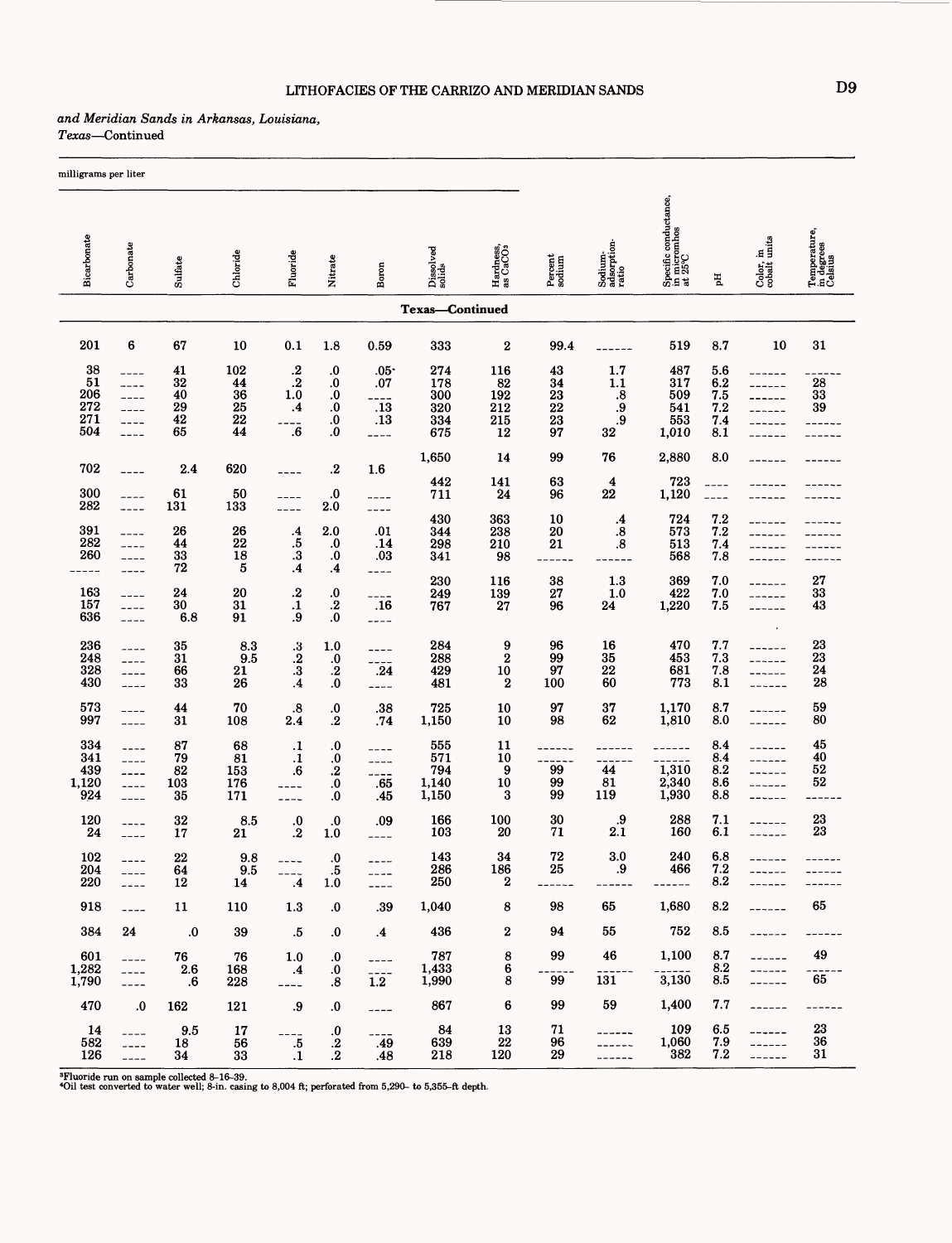and was used to calculate the dissolved-solids content of water in the sands of the Carrizo and Meridian. The resulting values, together with data from chemical analyses, were used in preparing a map showing the regional variations in maximum and minimum dissolved-solids content of water in the Carrizo and Meridian Sands (pi. 9).

The effects of geologic and hydrologic factors on water movement and extent of flushing by fresh water are reflected in the distribution of the dissolved-solids content of water in the Carrizo and Meridian Sands. In Mississippi, many of the areas of thickened, massive sand units and high transmissibility are elongated parallel to the direction of flow, and the lines showing low concentrations of dissolved solids are deflected in the downflow or downdip direction so that water of low salinity is found at greater depth along the paths of thick, massive sand-unit development than in the areas of thin sand-unit development (compare pis. 5, 7-9). The orientation of the long dimension of massive sand bodies and areas of high transmissivity in Arkansas and Louisiana is, in general, normal to the direction of flow. This unfavorable orientation of the massive sand bodies with respect to the direction of flow, coupled with the presence of large areas of nondeposition of the Carrizo Sand across the flow path, has retarded movement of water through the Carrizo and limited the extent of flushing of the formation by fresh water (compare pis. 7-9). The pattern of distribution of dissolved-solids content of water in the Carrizo Sand of Texas shows a rather orderly increase in concentration of dissolved solids in the downflow or downdip direction. This orderly pattern is largely a reflection of the uniformity of sand-unit development. The axes of maximum sandunit development are generally normal to the direction of flow, but over most of the area underlain by the Carrizo Sand in Texas the sand bodies are in excess of 50 feet thick and transmissibility values are more than 45,000 gal/d/ft. These geologic and hydrologic conditions, together with relatively high heads of water in the Carrizo, have been favorable to water movement; flushing of the Carrizo by fresh water to depths in excess of 2,000 feet below land surface has occurred over much of the Texas area (pis. 5, 7-9). Of particular note is the presence of fresh water in the Carrizo to depths of more than 5,000 feet in parts of Karnes, Live Oak, and McMullen Counties where high transmissibility of the Carrizo and of the overlying formations has offered particularly favorable paths for water movement.

#### **CONCLUSIONS**

1. The mode of deposition is an important controlling factor in the hydrology of the Carrizo and Meridian Sands. Those areas in which thick, massive sands were extensively developed as channel and valley fills and bar and beach deposits offer the best potentials as sources of ground water.

- 2. The most extensive flushing of the Carrizo and Meridian Sands by fresh water has taken place in Texas where sand units are generally thick and transmissibility values are high, particularly in those areas showing high sand concentrations in the overlying formations.
- 3. The Carrizo and Meridian Sands are the most uniform lithologically of any of the aquifer formations in the Claiborne Group.
- 4. Mapping of the dissolved-solids content of water is an effective aid in determining the relation of lithology and depositional pattern to extent of flushing and water movement.
- 5. The geologic and hydrologic maps of the Carrizo and Meridian Sands form a basis for the quantitative evaluation and description of the Carrizo-Meridian aquifer system.

### **SELECTED BIBLIOGRAPHY**

- Albin, D. R., 1964, Geology and ground-water resources of Bradley, Calhoun, and Ouachita Counties, Arkansas: U.S. Geol. Survey Water-Supply Paper 1779-G, 32 p.
- Alexander, W. H., Jr., Myers, B. N., and Dale, O. C., 1964, Reconnaissance investigation of the ground-water resources of the Guadalupe, San Antonio, and Nueces River basins, Texas: Texas Water Comm. Bull. 6409, 106 p.
- Alexander, W. H., Jr., and White, D. E., 1966, Ground-water resources of Atascosa and Frio Counties, Texas: Texas Water Devel. Board Kept. 32, 211 p.
- Anders, R. B., 1957, Ground-water geology of Wilson County, Texas: Texas Board Water Engineers Bull. 5710, 62 p.
- 1960, Ground-water geology of Karnes County, Texas: Texas Board Water Engineers Bull. 6007, 107 p.
- -1967, Ground-water resources of Sabine and San Augustine Counties, Texas: Texas Water Devel. Board Rept. 37, 115 p.
- Anders, R. B., and Baker, E. T., Jr., 1961, Ground-water geology of Live Oak County, Texas: Texas Board Water Engineers Bull. 6105, 119 p.
- Anderson, H. V., 1960, Geology of Sabine Parish: Louisiana Dept. Conserv. Geol. Survey Bull. 34, 164 p.
- Baker, B. B., Dillard, J. W., Souders, V. L., and Peckham, R. C., 1963, Reconnaissance investigation of the ground-water resources of the Sabine River basin, Texas: Texas Water Comm. Bull. 6307,57 P-
- Baker, B. B., Peckham, R. C., Dillard, J. W., and Souders, V. L., 1963, Reconnaissance investigation of the ground-water resources of the Neches River basin, Texas: Texas Water Comm. Bull. 6308, 67 p.
- Bedinger, M. S., and Reed, J. E., 1961, Geology and ground-water resources of Desha and Lincoln Counties, Arkansas: Arkansas Geol. Conserv. Comm. Water Resources Circ. 6, 129 p.
- Boswell, E. H., Thomson, F. H., and Shattles, D. E., 1970, Water for industrial development in Clarke, Jasper, Lauderdale, Newton, Scott, and Smith Counties, Mississippi: Jackson, Mississippi Research and Devel. Center, 62 p.
- Bredehoeft, J. D., 1964, Variation of permeability in the Tensleep Sandstone in the Bighorn Basin, Wyoming, as interpreted from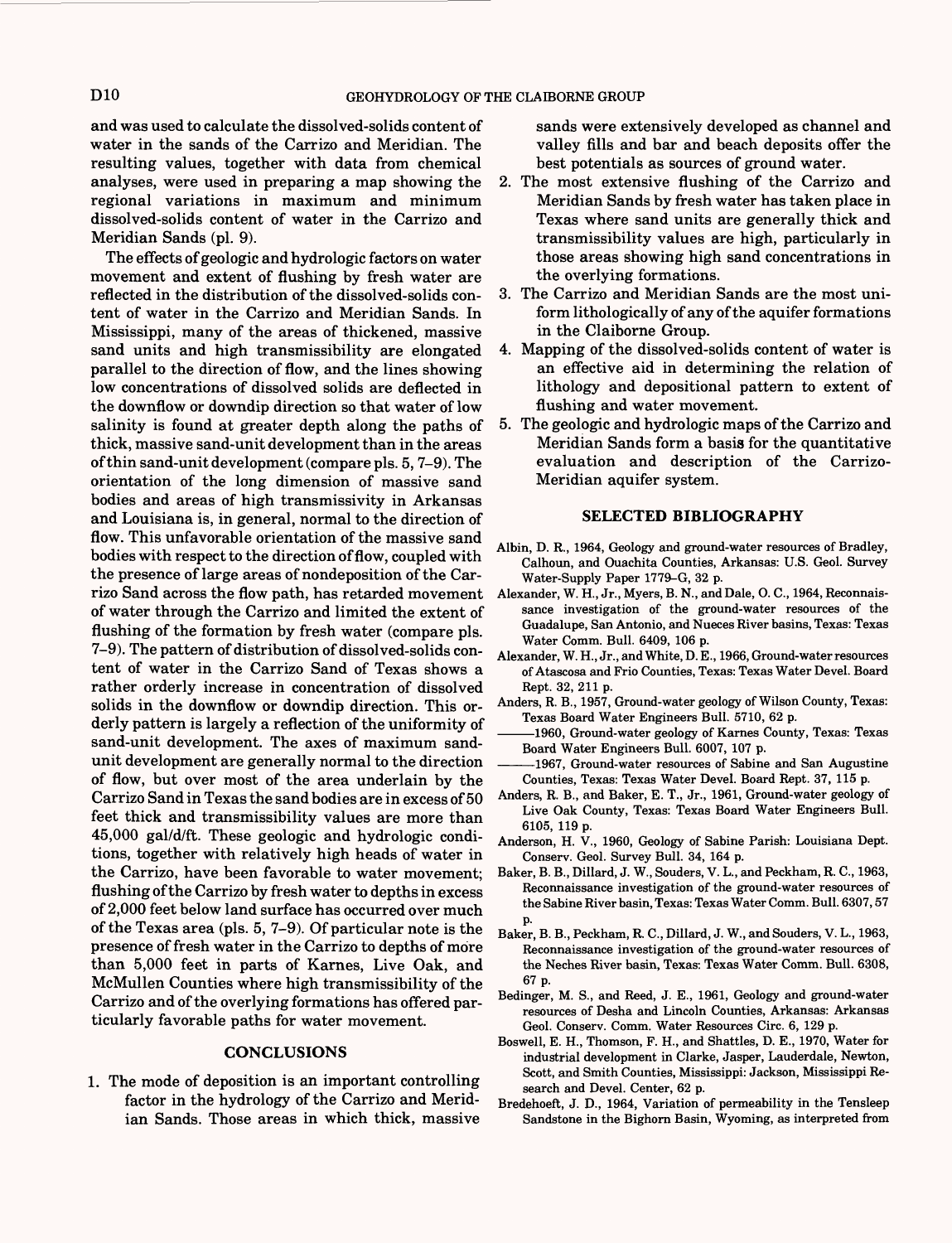core analyses and geophysical logs, *in* Geological Survey research 1964:U.S. Geol. Survey Prof. Paper 501-D, p. D166-D170 [1965].

- Brown, G. F., 1947, Geology and artesian water of the alluvial plain in northwestern Mississippi: Mississippi Geol. Survey Bull. 65, 424 P-
- Brown, G. F., and Adams, R. W., 1943, Geology and ground-water supply at Camp McCain [Miss.]: Mississippi Geol. Survey Bull. 55, 116 p.
- Callahan, J. A., 1963, Ground-water resources in Yazoo County, Mississippi: Mississippi Board Water Commissioners Bull. 63-5, 42 p.
- Cronin, J. G., Follett, C. R., Shafer, G. H., and Rettman, P. L., 1963, Reconnaissance investigation of the ground-water resources of the Brazos River basin, Texas: Texas Water Comm. Bull. 6310, 152 p.
- Gushing, E. M., Boswell, E. H., and Hosman, R. L., 1964, General geology of the Mississippi embayment: U.S. Geol. Survey Prof. Paper 448-B, 28 p.
- DeVries, D. A., Moore, W. H., Kern, M. K., Morse, H. M., and Murray, G. E., 1963, Jasper County mineral resources: Mississippi Geol. Econ. and Topog. Survey Bull. 95, 101 p.
- Follett, C. R., 1966, Ground-water resources of Caldwell County, Texas: Texas Water Devel. Board Rept. 12, 138 p.
- 1970, Ground-water resources of Bastrop County, Texas: Texas Water Devel. Board Rept. 109, 138 p.
- Harris, H. B., 1965, Ground-water resources of La Salle and McMullen Counties, Texas: Texas Water Comm. Bull. 6520, 96 p.
- Harvey, E. J., 1963, Compilation of aquifer test data for Mississippi: Mississippi Board Water Commissioners Bull. 63-4, 10 p.
- Hosman, R. L., 1962, Correlation of the Carrizo Sand in Arkansas and adjacent states: Geol. Soc. America Bull., v. 73, no. 3, p. 389-393. 1964, The Carrizo Sand, a potential aquifer in south-central Arkansas, *in* Geological Survey research 1964: U.S. Geol. Survey Prof. Paper 501-D, p. D158-D160 [1965].
- Hosman, R. L., Long, A. T., Lambert, T. W., and others, 1968, Tertiary aquifers in the Mississippi embayment, *with discussions of* Quality of the water, by H. G. Jeffery: U.S. Geol. Survey Prof. Paper 448-D, 29 p.
- Lohman, S. W., and others, 1972, Definitions of selected ground-water terms-Revisions and conceptual refinements: U.S. Geol. Survey Water-Supply Paper 1988, 21 p.
- Lonsdale, J. T., 1935, Geology and ground-water resources of Atascosa and Frio Counties, Texas: U.S. Geol. Survey Water-Supply Paper 676, 90 p.
- Lonsdale, J. T., and Day, J. R., 1937, Geology and ground-water resources of Webb County, Texas: U.S. Geol. Survey Water-Supply Paper 778, 104 p.
- Lowe, E. N., 1933, Coastal Plain stratigraphy of Mississippi, Midway and Wilcox Groups: Mississippi Geol. Survey Bull. 25, pt. 1,125 p.
- Mason, C. C., 1960, Geology and ground-water resources of Dimmit County, Texas: Texas Board Water Engineers Bull. 6003, 234 p.
- Meinzer, O. E., and Wenzel, L. K., 1942, Movement of ground water and its relation to head, permeability, and storage, *in* Meinzer, O. E., ed., Hydrology, v. 9 *of* Physics of the Earth: New York, McGraw-Hill Book Co., p. 444-477.
- Myers, B. N., 1969, Compilation of results of aquifer tests in Texas: Texas Water Devel. Board Rept. 98, 532 p.
- Newcome, Roy, Jr., compiler, 1971, Results of aquifer tests in Mississippi: Mississippi Board Water Commissioners Bull. 71-2, 44 p.
- Newcome, Roy, Jr., Page, L. V., and Sloss, Raymond, 1963, Water resources of Natchitoches Parish, Louisiana: Louisiana Dept. Conserv. and Louisiana Dept. Public Works Water Resources Bull. 4, 189 p.
- Owen, John, 1889, Report of geologists for southern Texas: Texas Geol. Survey Prog. Rept. 1, p. 69-74.
- Page, L. V., and May, H. G., 1964, Water resources of Bossier and Caddo Parishes, Louisiana: Louisiana Dept. Conserv. and Louisiana Dept. Public Works Water Resources Bull. 5, 105 p.
- Page, L. V., Newcome, Roy, Jr., and Graeff, G. D., Jr., 1963, Water resources of Sabine Parish, Louisiana: Louisiana Dept. Conserv. and Louisiana Dept. Public Works Water Resources Bull. 3,146 p.
- Parks, W. S., Moore, W. H., McCutcheon, T. E., and Wasson, B. E., 1963, Attala County mineral resources: Mississippi Geol. Econ. and Topog. Survey Bull. 99, 192 p.
- Payne, J. N., 1968, Hydrologic significance of the lithofacies of the Sparta Sand in Arkansas, Louisiana, Mississippi, and Texas: U.S. Geol. Survey Prof. Paper 569-A, 17 p.
- 1970, Geohydrologic significance of lithofacies of the Cockfield Formation of Louisiana and Mississippi and of the Yegua Formation of Texas: U.S. Geol. Survey Prof. Paper 569-B, 14 p.
- -1973, Geohydrologic significance of lithofacies of the Cane River Formation or equivalents of Arkansas, Louisiana, Mississippi, and Texas: U.S. Geol. Survey Prof. Paper 569-C, 24 p.
- Pearson, F. J., Jr., and White, D. E., 1967, Carbon 14 ages and flow rates of water in Carrizo Sand, Atascosa County, Texas: Water Resources Research, v. 3, no. 1, p. 251-261.
- Peckham, R. C., 1965, Availability and quality of ground water in Leon County, Texas: Texas Water Comm. Bull. 6513, 102 p.
- Peckham, R. C., Souders, V. L., Dillard, J. W., and Baker, B. B., 1963, Reconnaissance investigation of the ground-water resources of the Trinity River basin, Texas: Texas Water Comm. Bull. 6309, 110 p.
- Plebuch, R. O., and Hines, M. S., 1969, Water resources of Clark, Cleveland, and Dallas Counties, Arkansas: U.S. Geol. Survey Water-Supply Paper 1879-A, 32 p.
- Plummer, F. B., 1932, Cenozoic systems in Texas, *in* Sellards, E. H., Adkins, W. S., and Plummer, F. B., The geology of Texas; v. 1, Stratigraphy: Texas Univ. Bull. 3232, pt. 3, p. 519-818.
- Rogers, L. T., 1967, Availability and quality of ground water in Fayette County, Texas: Texas Water Devel. Board Rept. 56,117 P-
- Shafer, G. H., 1965, Ground-water resources of Gonzales County, Texas: Texas Water Devel. Board Rept. 4, 89 p.
- 1966, Ground-water resources of Guadalupe County, Texas: Texas Water Devel. Board Rept. 19, 93 p.
- Shows, T. N., 1970, Water resources of Mississippi: Mississippi Geol. Econ. and Topog. Survey Bull. 113, 161 p.
- Tarver, G. R., 1966, Ground-water resources of Houston County, Texas: Texas Water Devel. Board Rept. 18, 86 p.
- 1968, Ground-water resources of Polk County, Texas: Texas Water Devel. Board Rept. 82, 109 p.
- Taylor, R. E., and Thomson, F. H., 1971, Water for industry and agriculture in Washington County, Mississippi: Delta Council, Stoneville, Miss., 64 p.
- Theis, C. V., 1935, The relation between the lowering of the piezometric surface and the rate and duration of discharge of a well using ground-water storage: Am. Geophys. Union Trans., 16th Ann. Mtg., v. 16, pt. 2, p. 519-524.
- Thompson, G. L., 1966, Ground-water resources of Lee County, Texas: Texas Water Devel. Board Rept. 20, 131 p.
- Turcan, A. N., Jr., 1966, Calculation of water quality from electrical logs---theory and practice: Louisiana Dept. Conserv. and Louisiana Dept. Public Works Water Resources Pamph. 19, 23 p.
- U.S. Public Health Service, 1962, Drinking water standards: U.S. Public Health Service Pub. 956, p. 7-8.
- Wasson, B. E., 1965, Source and development of public and industrial water supplies in northwestern Mississippi: Mississippi Board Water Commissioners Bull. 65-2, 86 p.
- Winslow, A. G., and Kister, L. R., 1956, Saline-water resources of Texas: U.S. Geol. Survey Water-Supply Paper 1365, 105 p.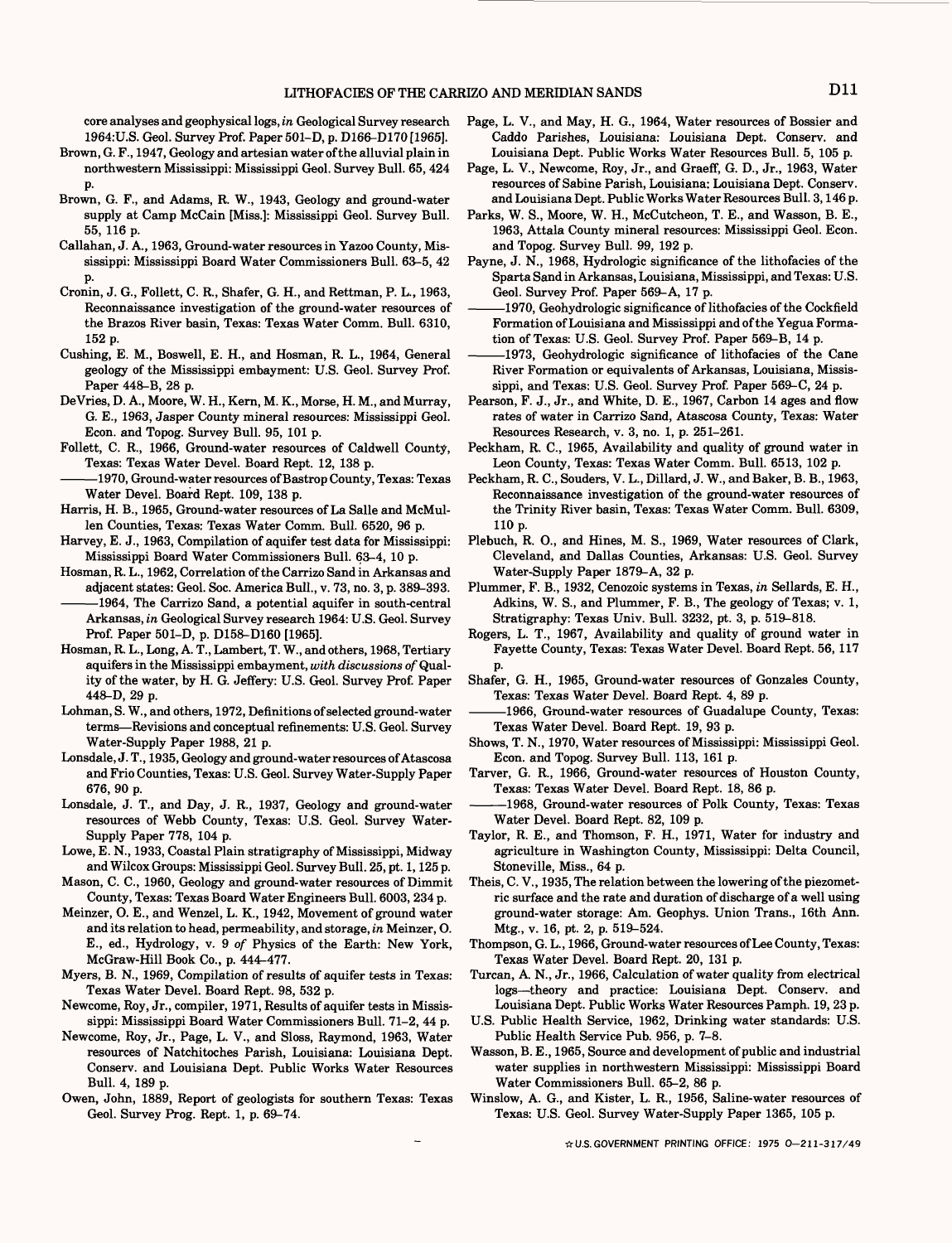$\mathcal{L}(\mathcal{L})$  and  $\mathcal{L}(\mathcal{L})$  . In the  $\mathcal{L}(\mathcal{L})$